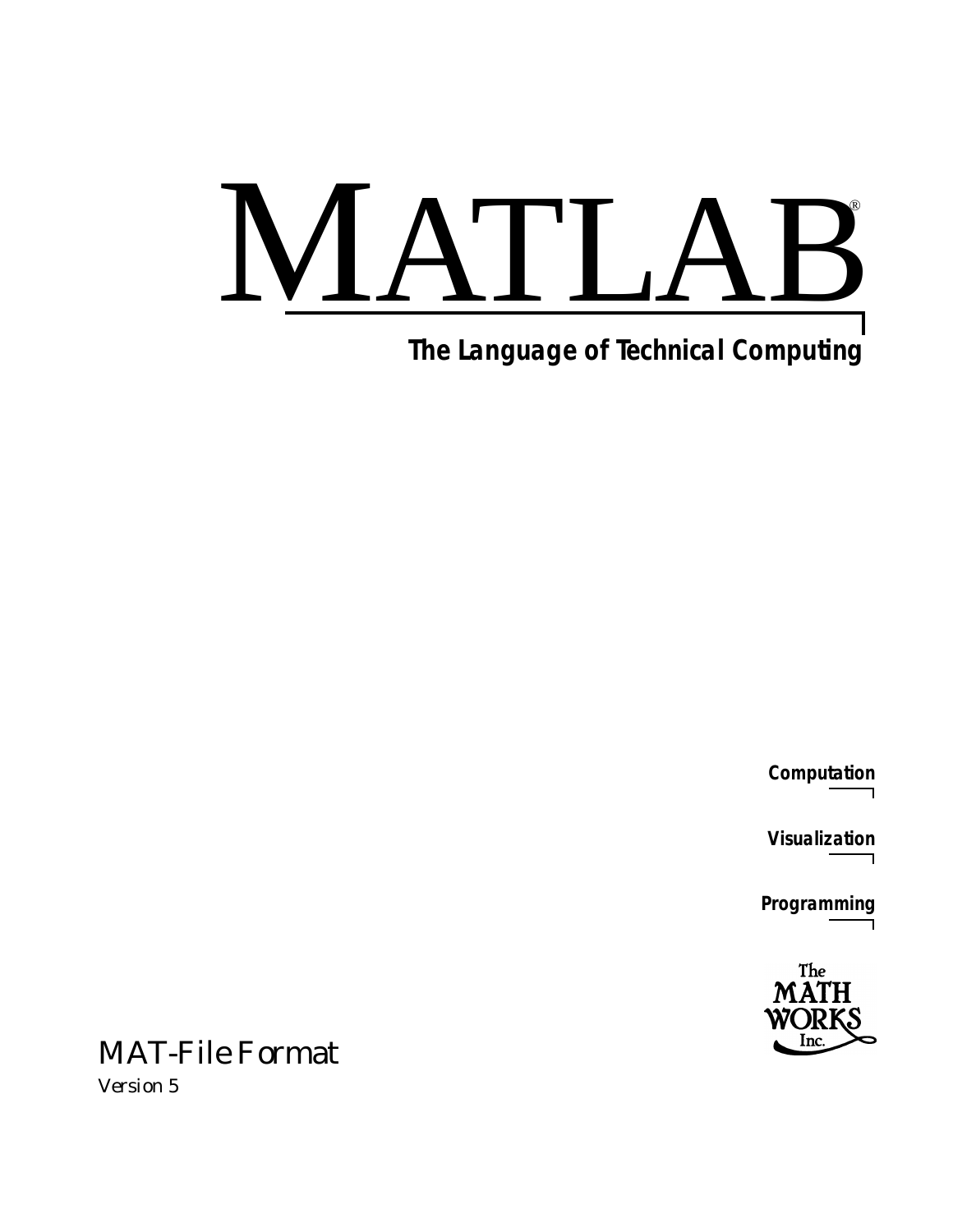**How to Contact The MathWorks:**

| 508-647-7000                                                                                                                                                        | Phone                                                                                                                                                                                                                              |
|---------------------------------------------------------------------------------------------------------------------------------------------------------------------|------------------------------------------------------------------------------------------------------------------------------------------------------------------------------------------------------------------------------------|
| 508-647-7001                                                                                                                                                        | Fax                                                                                                                                                                                                                                |
| The MathWorks, Inc.<br>3 Apple Hill Drive<br>Natick, MA 01760-2098                                                                                                  | Mail                                                                                                                                                                                                                               |
| http://www.mathworks.com<br>ftp.mathworks.com<br>comp. soft-sys. matlab                                                                                             | Web<br><b>Anonymous FTP server</b><br>Newsgroup                                                                                                                                                                                    |
| support@mathworks.com<br>suggest@mathworks.com<br>bugs@mathworks.com<br>doc@mathworks.com<br>subscribe@mathworks.com<br>service@mathworks.com<br>info@mathworks.com | <b>Technical support</b><br>Product enhancement suggestions<br>Bug reports<br>Documentation error reports<br>Subscribing user registration<br>Order status, license renewals, passcodes<br>Sales, pricing, and general information |

#### *MAT-File Format*

COPYRIGHT 1984 - 1999 by The MathWorks, Inc.

The software described in this document is furnished under a license agreement. The software may be used or copied only under the terms of the license agreement. No part of this manual may be photocopied or reproduced in any form without prior written consent from The MathWorks, Inc*.*

FEDERAL ACQUISITION: This provision applies to all acquisitions of the Program and Documentation by or for the federal government of the United States. By accepting delivery of the Program, the government hereby agrees that this software qualifies as "commercial" computer software within the meaning of FAR Part 12.212, DFARS Part 227.7202-1, DFARS Part 227.7202-3, DFARS Part 252.227-7013, and DFARS Part 252.227-7014. The terms and conditions of The MathWorks, Inc. Software License Agreement shall pertain to the government's use and disclosure of the Program and Documentation, and shall supersede any conflicting contractual terms or conditions. If this license fails to meet the government's minimum needs or is inconsistent in any respect with federal procurement law, the government agrees to return the Program and Documentation, unused, to MathWorks.

MATLAB, Simulink, Stateflow, Handle Graphics, and Real-Time Workshop are registered trademarks, and Target Language Compiler is a trademark of The MathWorks, Inc.

Other product or brand names are trademarks or registered trademarks of their respective holders.

Printing History: June 1999 First printing New for MATLAB 5.3 (online only)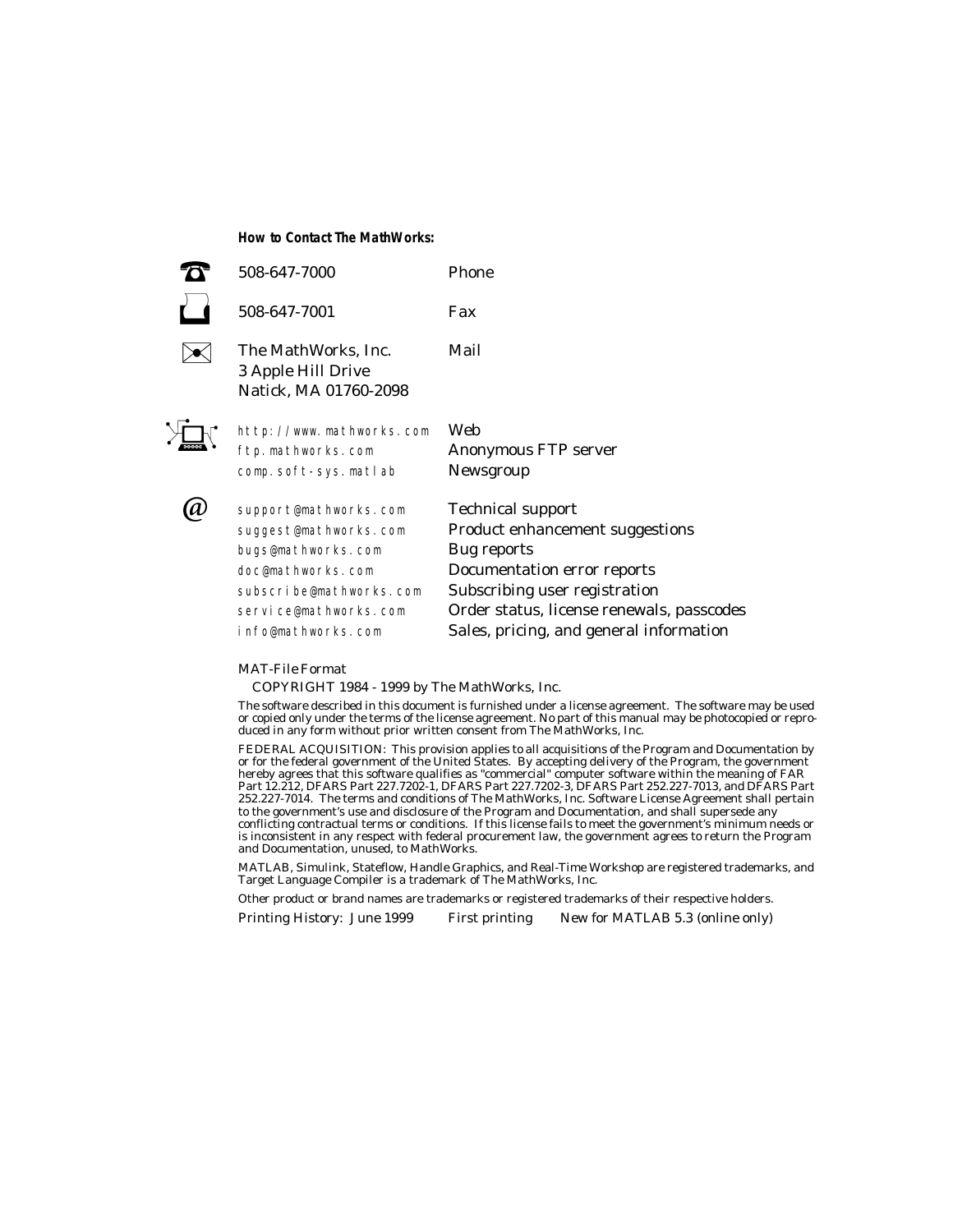# MAT-File Format

| Version 5 MAT-File Format 3                                                                |  |  |  |  |  |  |  |  |  |
|--------------------------------------------------------------------------------------------|--|--|--|--|--|--|--|--|--|
| MAT-File Header Format 5                                                                   |  |  |  |  |  |  |  |  |  |
| Data Element Format 6                                                                      |  |  |  |  |  |  |  |  |  |
|                                                                                            |  |  |  |  |  |  |  |  |  |
| <b>Version 5 MATLAB Array Data Element Formats Action</b> 10                               |  |  |  |  |  |  |  |  |  |
| Numeric Array and Character Array Data Element Formats 11                                  |  |  |  |  |  |  |  |  |  |
| Sparse Array Data Element Format 18                                                        |  |  |  |  |  |  |  |  |  |
|                                                                                            |  |  |  |  |  |  |  |  |  |
| Cell Array Data Element Format 22                                                          |  |  |  |  |  |  |  |  |  |
| Structure MAT-File Data Element Format 25<br>MATLAB Object MAT-File Data Element Format 29 |  |  |  |  |  |  |  |  |  |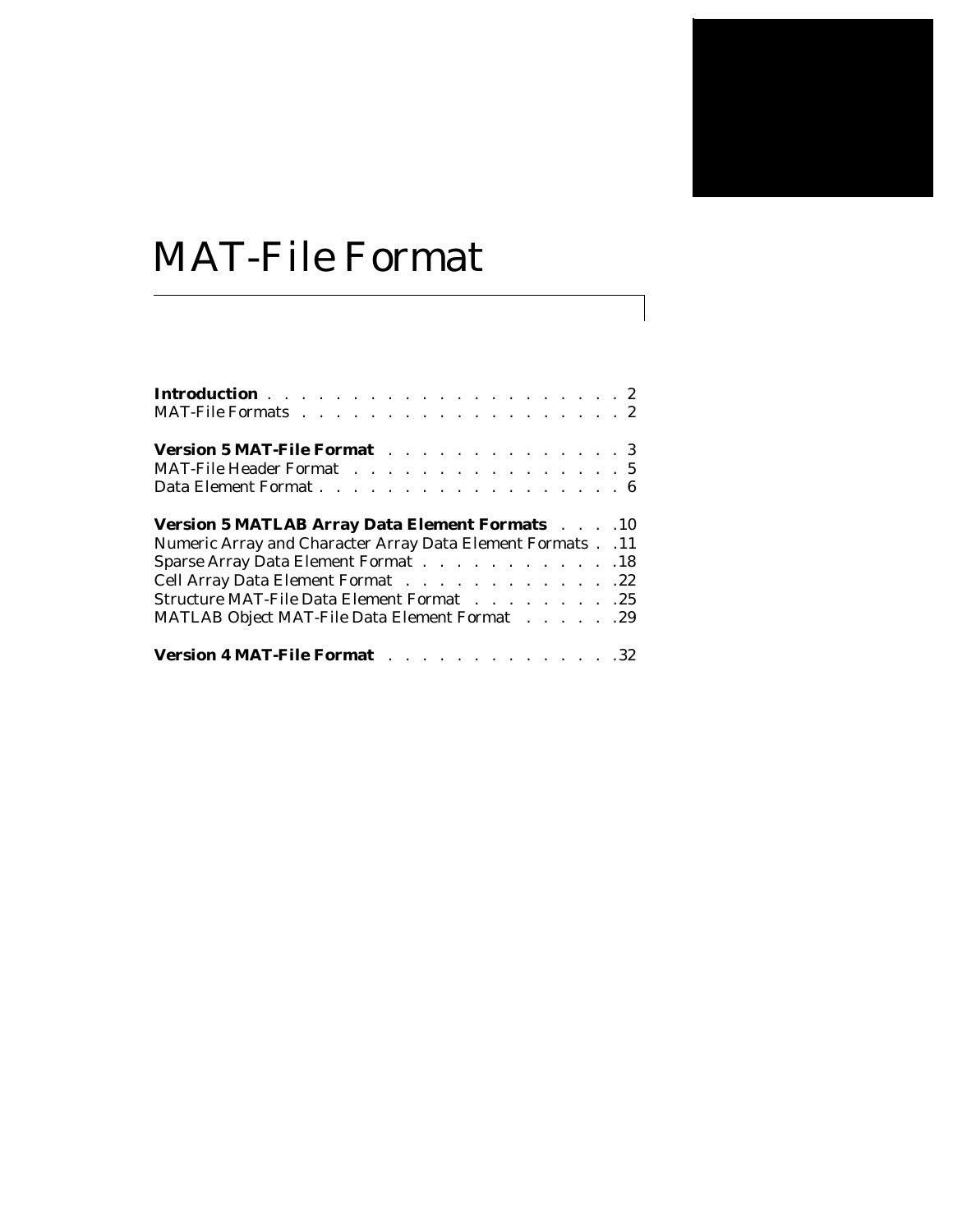# **Introduction**

This document describes the internal format of MATLAB  $\Phi$  Version 5 and Version 4 MAT-files. A MAT-file stores data in binary (not human-readable) form. In MATLAB, you create MAT-files by using the save command, which writes the arrays currently in memory to a file as a continuous byte stream. By convention, this file has the filename extension .mat; thus the name MAT-file. The load command reads the arrays from a MAT-file into the MATLAB workspace.

Most MATLAB users do not need to know the internal format of a MAT-file. Even users who must read and write MAT-files from C and Fortran programs do not need to know the MAT-file format if they use the MATLAB Application Program Interface (API). This API shields users from dependence on the details of the MAT-file format.

However, if you need to read or write MAT-files on a system for which the MATLAB API library is not supported, you must write your own read and write routines. The MATLAB API is only available for platforms on which MATLAB is supported. This document provides the details about the MAT-file format you will need to read and write MAT-files on these systems.

**Note** Whenever possible, The MathWorks strongly advises you to use the MAT-file API routines to read and write MAT-files. Any code you write that depends on the MAT-file format will very likely need to be rewritten when the format changes in future releases.

# <span id="page-3-0"></span>**MAT-File Formats**

This document describes both the MATLAB Version 5 and Version 4 MAT-file formats. The MATLAB Version 5 MAT-file format supports all the MATLAB V5 array types, including multidimensional numeric arrays, character arrays, sparse arrays, cell arrays, structures, and objects. ["Version 5 MAT-File](#page-4-0)  [Format" on page -3](#page-4-0) describes this format.

The MATLAB Version 4 MAT-file format is a simpler format but it only supports two-dimensional matrices and character strings. ["Version 4 MAT-File](#page-33-0)  [Format" on page -32](#page-33-0) describes this format.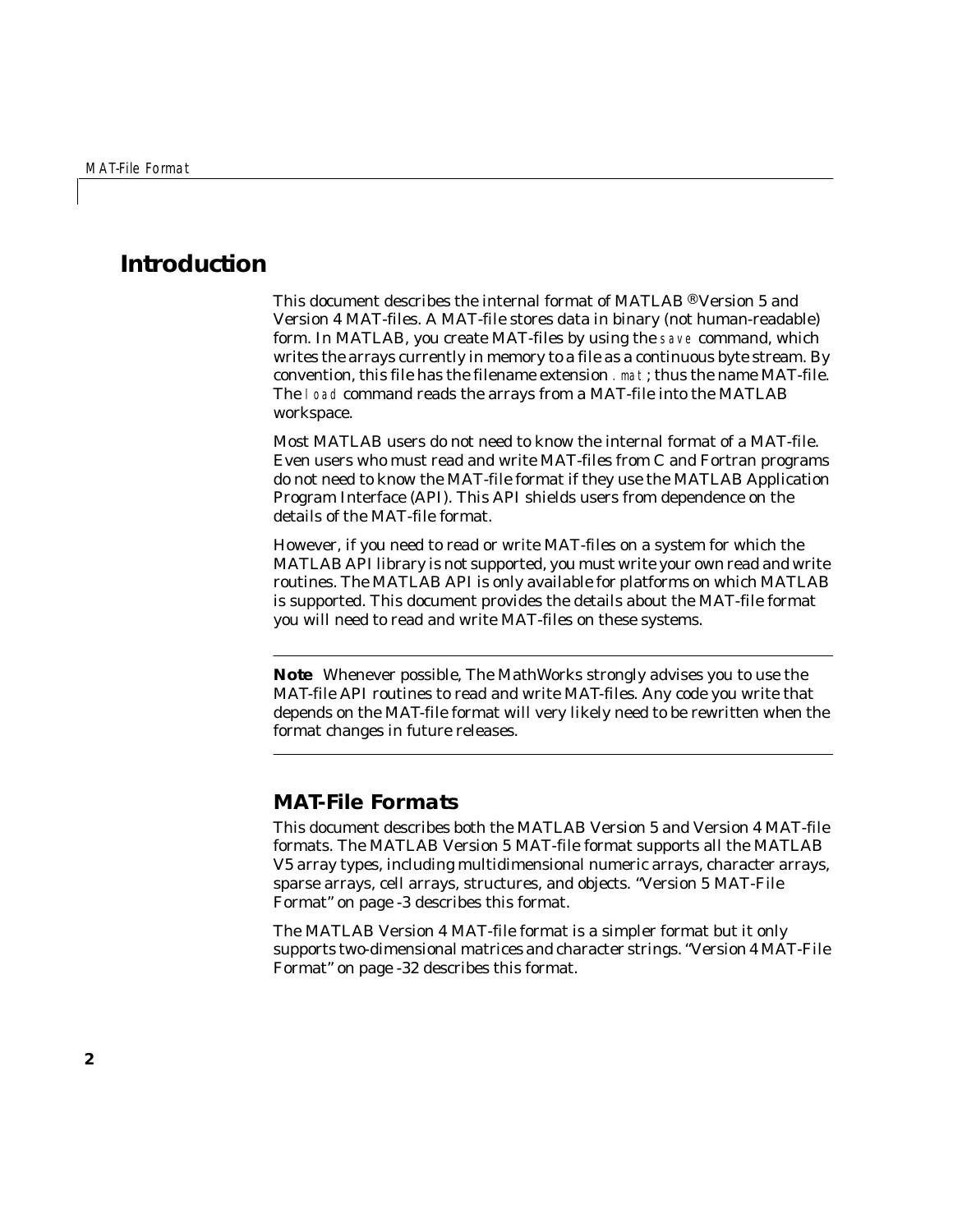# <span id="page-4-0"></span>**Version 5 MAT-File Format**

<span id="page-4-2"></span><span id="page-4-1"></span>In MATLAB Version 5, a MAT-file is made up of a 128-byte *header* followed by one or more *data elements*. Each data element is composed of an 8-byte *tag* followed by the data in the element. The tag specifies the number of bytes in the data element and how these bytes should be interpreted; that is, should the bytes be read as 16-bit values, 32-bit values, floating point values or some other data type.

By using tags, the Version 5 MAT-file format provides quick access to individual data elements within a MAT-file. You can move through a MAT-file by finding a tag and then skipping ahead the specified number of bytes until the next tag.

["MATLAB Version 5 MAT-File Format" on page -4](#page-5-0) graphically illustrates this MAT-file format. The sections that follow provide more details about these MAT-file elements.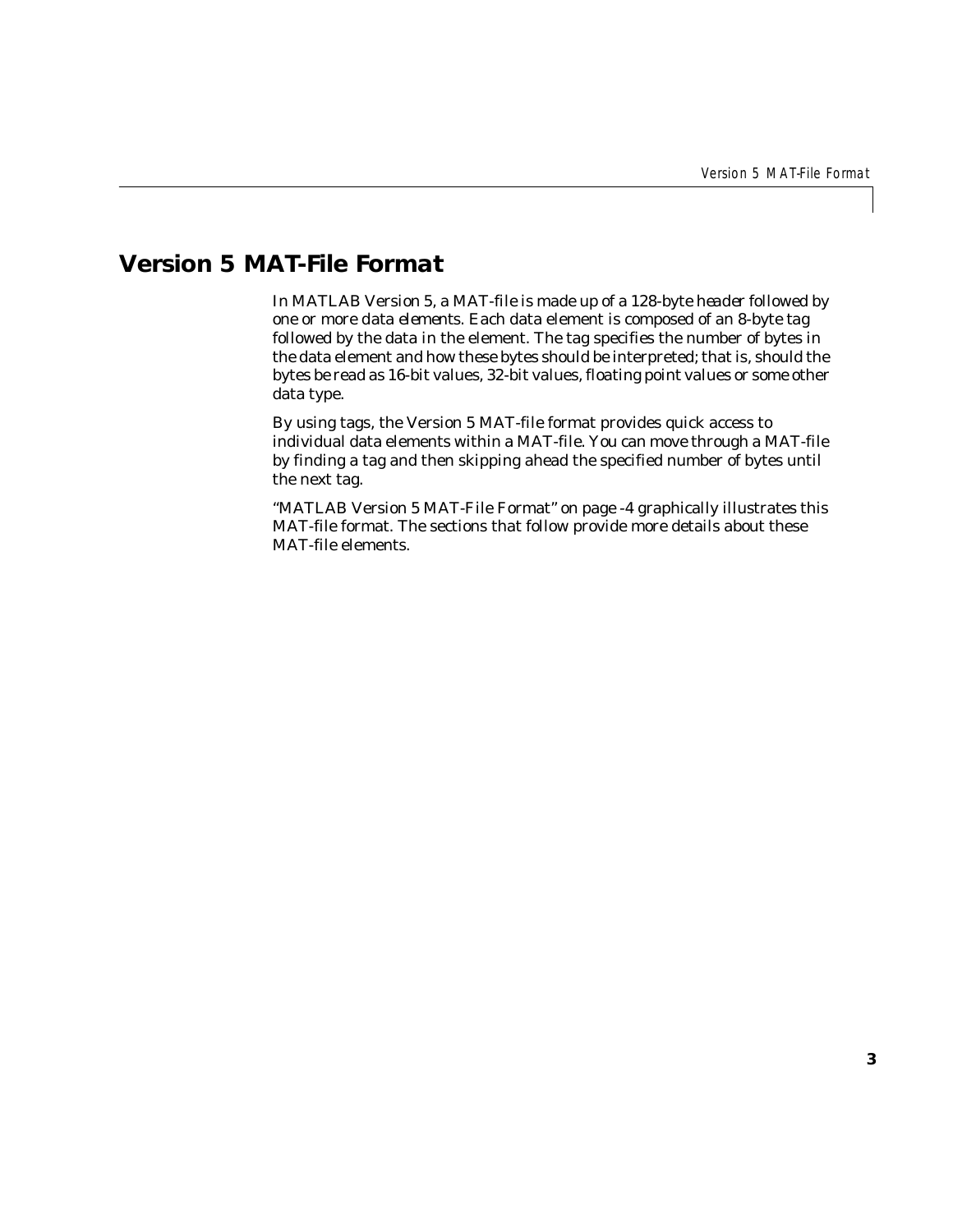

<span id="page-5-0"></span>**Figure 1: MATLAB Version 5 MAT-File Format**

Repeat Tagged Data Elements Until End-of-File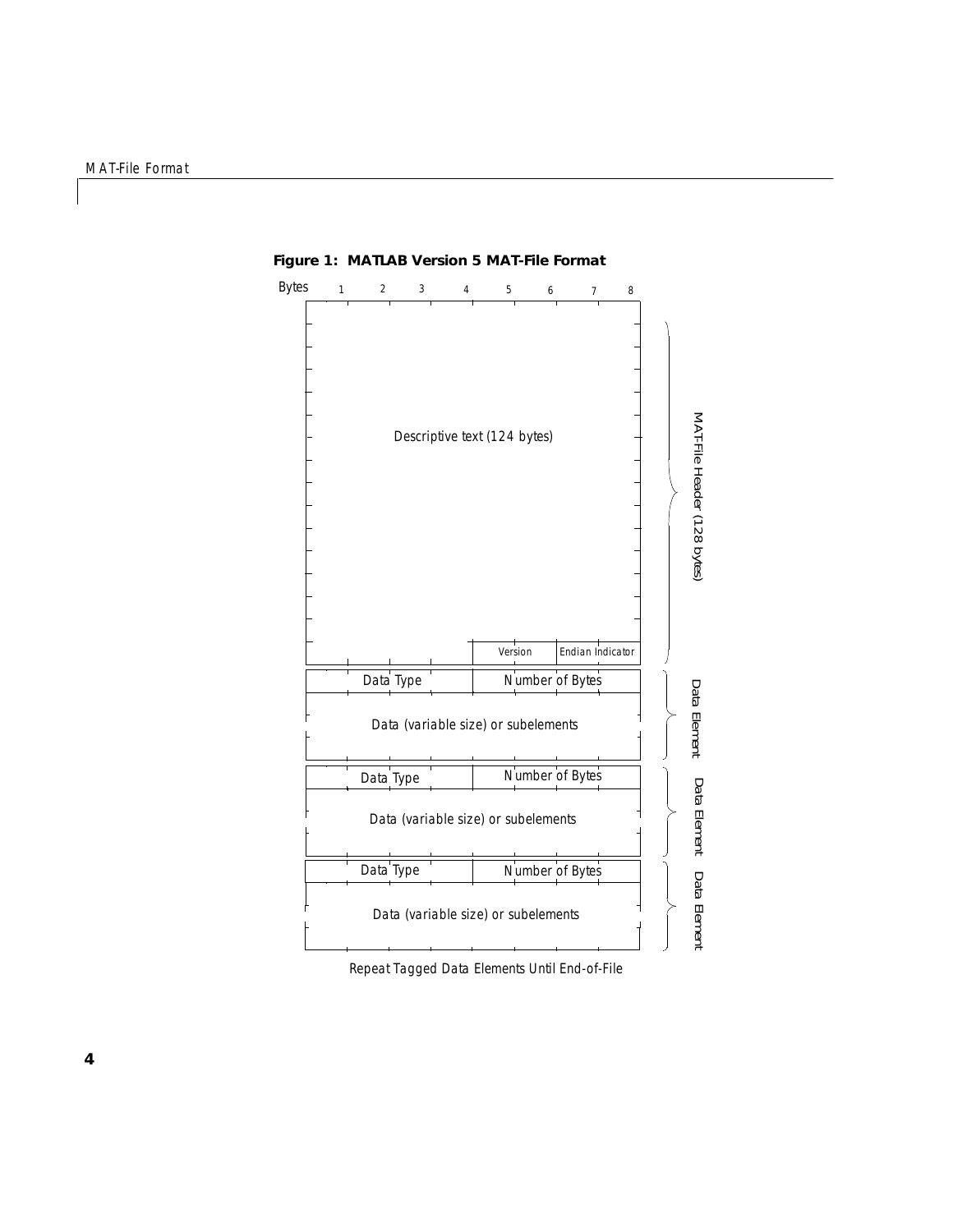# <span id="page-6-0"></span>**MAT-File Header Format**

<span id="page-6-1"></span>MATLAB Version 5 MAT-files begin with a 128-byte header made up of a 124 byte text field and two, 16-bit flag fields.

#### <span id="page-6-2"></span>**Header Text Field**

The first 124 bytes of the header can contain text data in human-readable form. This text typically provides information that describes how the MAT-file was created. For example, MAT-files created by MATLAB include the following information in their headers:

- **•** MATLAB version
- **•** Platform on which the file was created
- **•** Date and time the file was created

You can view the text in a MAT-file header using the cat command on UNIX systems, or the type command on a PC. The output displays the text in this part of the header. (The display of the header is followed by unreadable characters representing the binary data in the file.)

```
cat my_matfile.mat
MATLAB 5.0 MAT-file, Platform: SOL2, Created on: Thu Nov 13 
10:10:27 1997
```
**Programming Note** When creating a MAT-file, you *must* write data in the first four bytes of this header. MATLAB uses these bytes to determine if a MAT-file uses a Version 5 format or a Version 4 format. If any of these bytes contain a zero, MATLAB will incorrectly assume the file is a Version 4 MAT-file.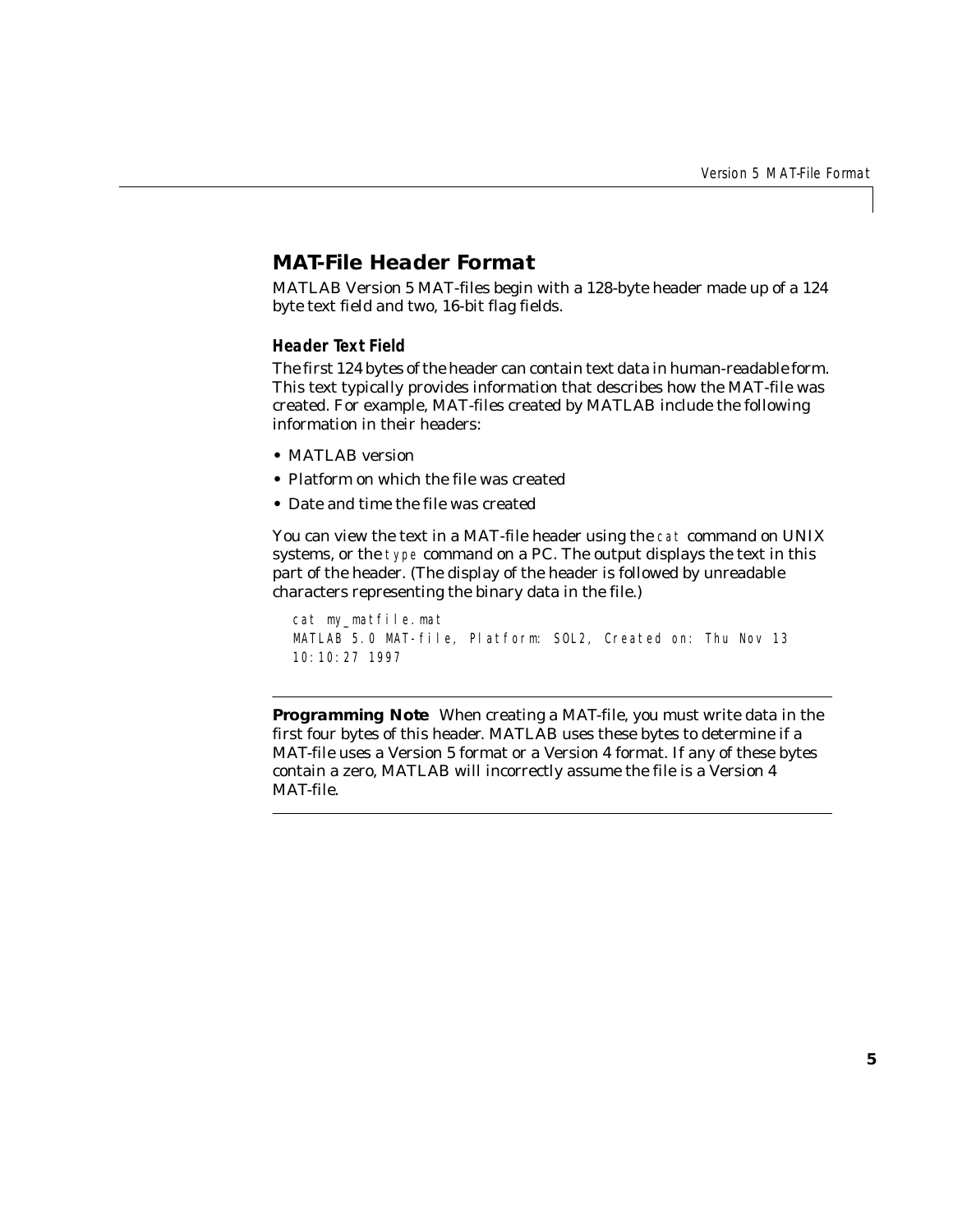#### <span id="page-7-5"></span>**Header Flag Fields**

The last four bytes in the header are divided into two, 16-bit flag fields (int16).

<span id="page-7-4"></span>

| <b>Field</b>        | Value                                                                                                                                                                                                                                                                                                                                                            |
|---------------------|------------------------------------------------------------------------------------------------------------------------------------------------------------------------------------------------------------------------------------------------------------------------------------------------------------------------------------------------------------------|
| <b>Version</b>      | Identifies the version of the MATLAB software used to<br>create the MAT-file format. When creating a MAT-file, set<br>this field to $0x0100$ .                                                                                                                                                                                                                   |
| Endian<br>Indicator | Contains the two characters, M and I, written to the<br>MAT-file in this order, as a 16-bit value. If, when read<br>from the MAT-file as a 16-bit value, the characters appear<br>in reversed order (I Mrather than MI), it indicates that the<br>program reading the MAT-file must perform<br>byte-swapping to interpret the data in the MAT-file<br>correctly. |

<span id="page-7-2"></span>**Programming Note** Programs that create MAT-files always write data in their native machine format. Programs that read MAT-files are responsible for byte-swapping.

# <span id="page-7-3"></span><span id="page-7-0"></span>**Data Element Format**

Each data element begins with an 8-byte tag followed immediately by the data in the element. [Figure 2](#page-7-1) shows this format. (MATLAB also supports a compressed data element format. See [page -9](#page-10-0) for more information.)

#### <span id="page-7-1"></span>**Figure 2: MAT-File Data Element Format**



**6**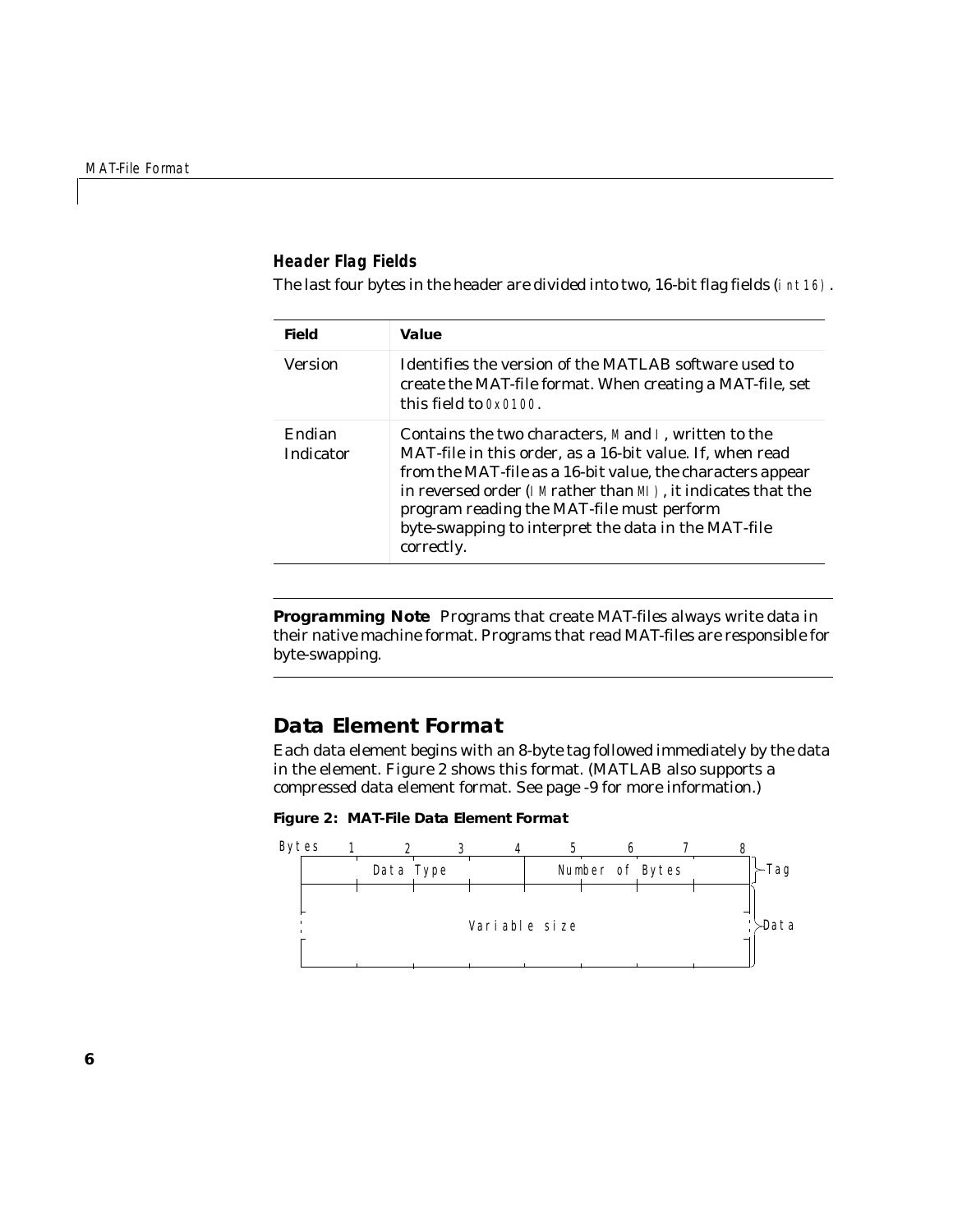#### <span id="page-8-3"></span>**Tag**

The 8-byte data element tag is composed of two, 32-bit fields:

- **•** Data Type
- <span id="page-8-1"></span>**•** Number of Bytes

**Data Type.** The Data Type field specifies how the data in the element should be interpreted, that is, its size and format. The MAT-file format supports many data types including signed and unsigned, 8-bit, 16-bit, 32-bit, and 64-bit data types and a special data type that represents MATLAB arrays. [Table 1](#page-8-0) lists all these data types with the values used to specify them. The table also includes symbols that are used to represent these data types in the examples in this document.

<span id="page-8-0"></span>

|                           | Table 1: MAT-File Data Types |              |  |  |  |  |  |
|---------------------------|------------------------------|--------------|--|--|--|--|--|
| <b>MAT-File Data Type</b> | Value                        | Symbol       |  |  |  |  |  |
| 8 bit, signed             | 1                            | mi INT8      |  |  |  |  |  |
| 8 bit, unsigned           | 2                            | mi UI NT8    |  |  |  |  |  |
| 16-bit, signed            | 3                            | $mi$ INT16   |  |  |  |  |  |
| 16-bit, unsigned          | 4                            | $mi$ UI NT16 |  |  |  |  |  |
| $32$ -bit, signed         | 5                            | $mi$ I NT32  |  |  |  |  |  |
| 32-bit, unsigned          | 6                            | mi UI NT32   |  |  |  |  |  |
| IEEE 754 single format    | 7                            | mi SI NGLE   |  |  |  |  |  |
| Reserved                  | 8                            |              |  |  |  |  |  |
| IEEE 754 double format    | 9                            | mi DOUBLE    |  |  |  |  |  |
| Reserved                  | 10                           |              |  |  |  |  |  |

<span id="page-8-2"></span>Reserved 11 --

64-bit, signed 12 miINT64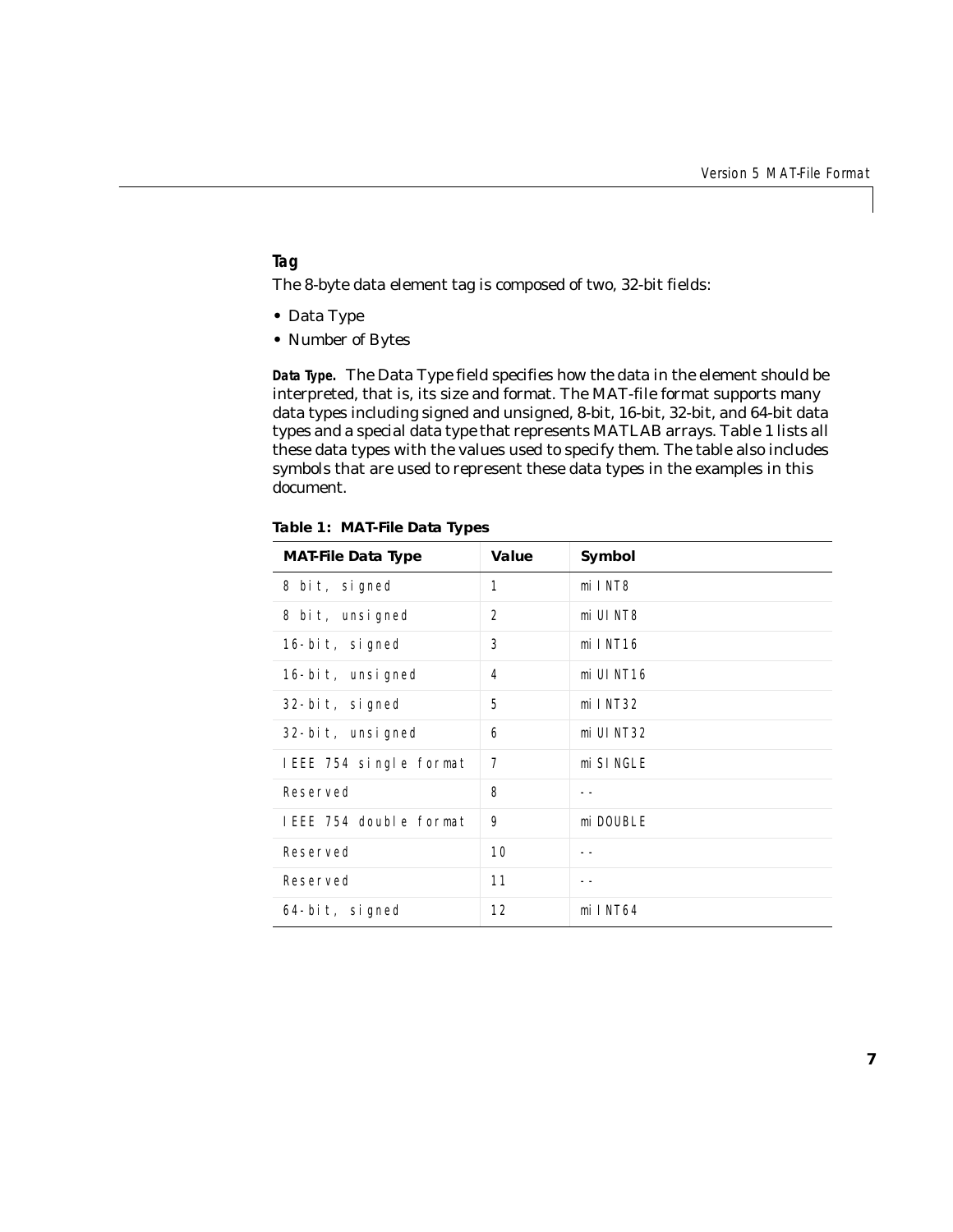| <b>MAT-File Data Type</b> | Value | Symbol                                                                                                                                    |
|---------------------------|-------|-------------------------------------------------------------------------------------------------------------------------------------------|
| 64-bit, unsigned          | 13    | mi UI NT64                                                                                                                                |
| MATLAB array              | 14    | mi MATRI X<br>(For more information about this<br>data type, see "Version 5<br><b>MATLAB Array Data Element</b><br>Formats" on page -10.) |

**Table 1: MAT-File Data Types**

<span id="page-9-1"></span>**Number of Bytes.** The Number of Bytes field is a 32-bit value that specifies the number of bytes of data in the element. This value does not include the eight bytes of the data element's tag.

#### **Data**

<span id="page-9-0"></span>The data immediately follows the tag. The data must be aligned on 64-bit boundaries. When writing a MAT-file, if the amount of data in a data element falls short of a 64-bit boundary, you must add bytes of padding to make sure the tag of the next data element falls on a 64-bit boundary. Likewise, when reading data from a MAT-file, be sure to account for these padding bytes.

<span id="page-9-2"></span>**Programming Note** For data elements representing MATLAB arrays, (type miMATRIX), the value of the Number of Bytes field includes padding bytes in the total. For all other MAT-file data types, the value of the Number of Bytes field does *not* include padding bytes.

#### **Example Data Element**

For example, [Figure 3](#page-10-1) illustrates a data element representing an array of six 32-bit, unsigned integers: 1, 2, 3, 4, 5, 6. In the figure, the Data Type field contains the value from [Table 1](#page-8-0) that specifies unsigned, 32-bit integers (miUINT32). The Number of Bytes field in the data element tag contains the number of data values multiplied by the number of bytes used to represent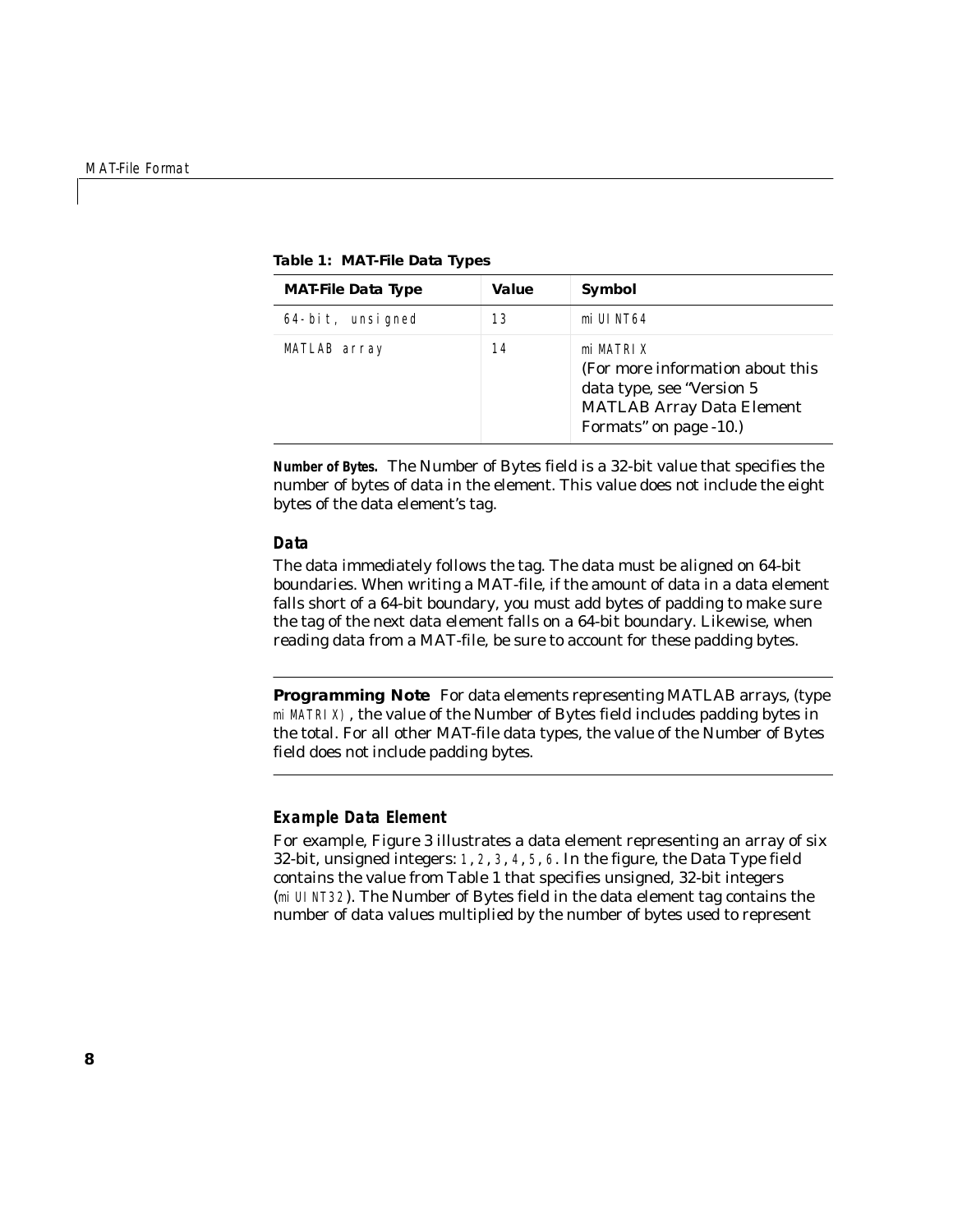each value. Note that this value does not include the eight bytes in the data element tag.



#### <span id="page-10-1"></span>**Figure 3: Example MAT-File Data Element**

#### <span id="page-10-2"></span><span id="page-10-0"></span>**Compressed Data Element Format**

If the data element contains between one and four bytes of data, MATLAB saves storage space by storing the data in a *compressed* data element format. In this format, the Data Type and Number of Bytes fields are stored as 16-bit values, freeing four bytes in the tag in which to store the data. Figure 4 illustrates this format.

#### **Figure 4: Compressed Data Element Format**



**Programming Note** When reading a MAT-file, you can tell if you are processing a compressed data element by comparing the value of the first two bytes of the tag with the value zero (0). If these two bytes are not zero, the tag uses the compressed format. When writing a MAT-file, use of the compressed data element format is optional.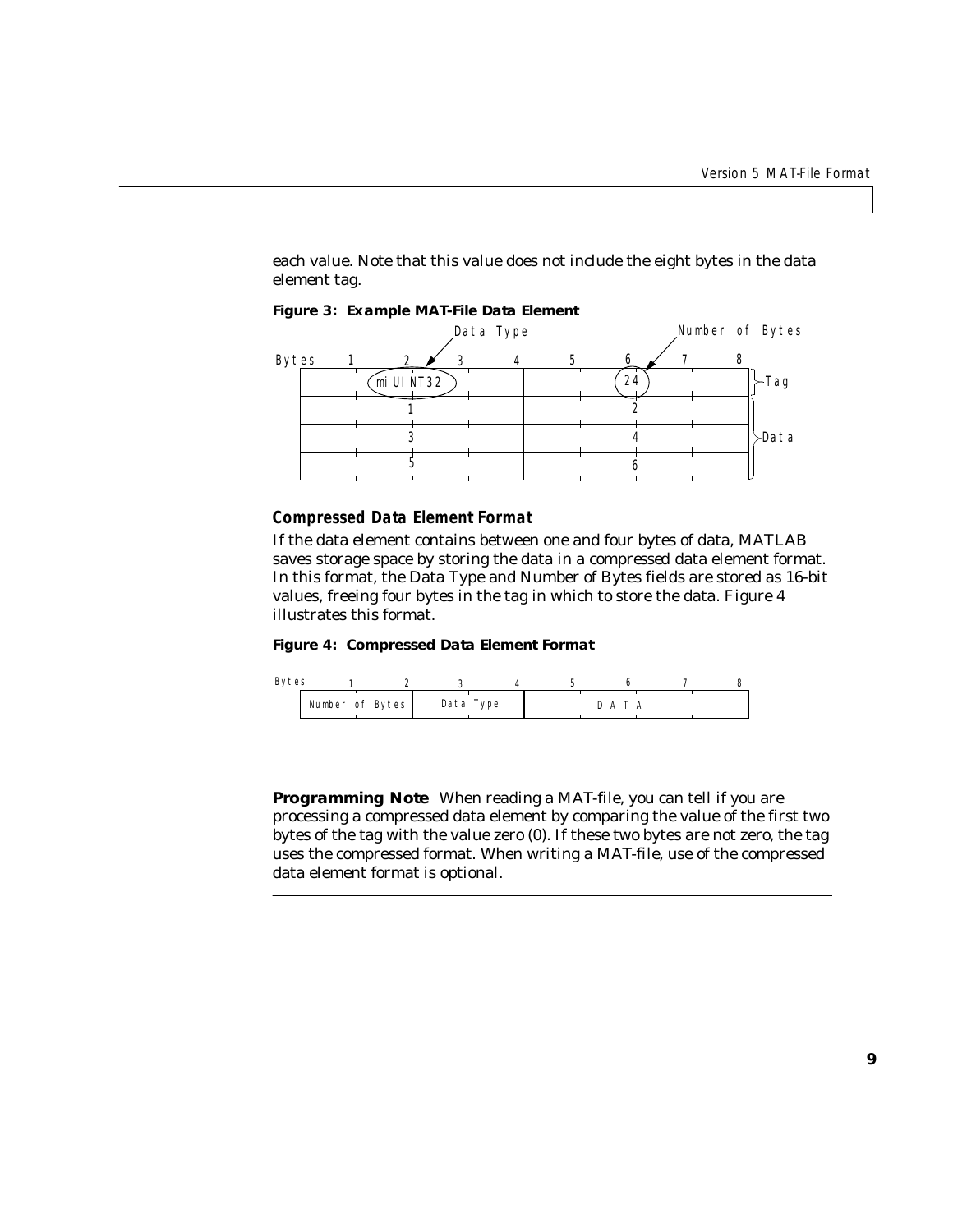# <span id="page-11-0"></span>**Version 5 MATLAB Array Data Element Formats**

<span id="page-11-2"></span>The MAT-file data type  $m$  MATRI X  $(14)$  is used to represent all types of MATLAB arrays, including:

- **•** Numeric arrays
- **•** Character arrays
- **•** Sparse arrays
- **•** Cell arrays
- **•** Structures
- **•** Objects

<span id="page-11-3"></span>The mi MATRIX data type is a compound data type. MAT-file data elements of this type are composed of multiple *subelements*. The subelements can be of any other MAT-file data type, including other mi MATRIX data types.

[Figure 5](#page-11-1) shows a mi MATRIX data element composed of three subelements. Note how each subelement is a data element with its own tag. The value of the Number of Bytes field (96 in the figure) in the data element tag includes all the subelements.



<span id="page-11-1"></span>**Figure 5: MATLAB Array Data Element with Subelements**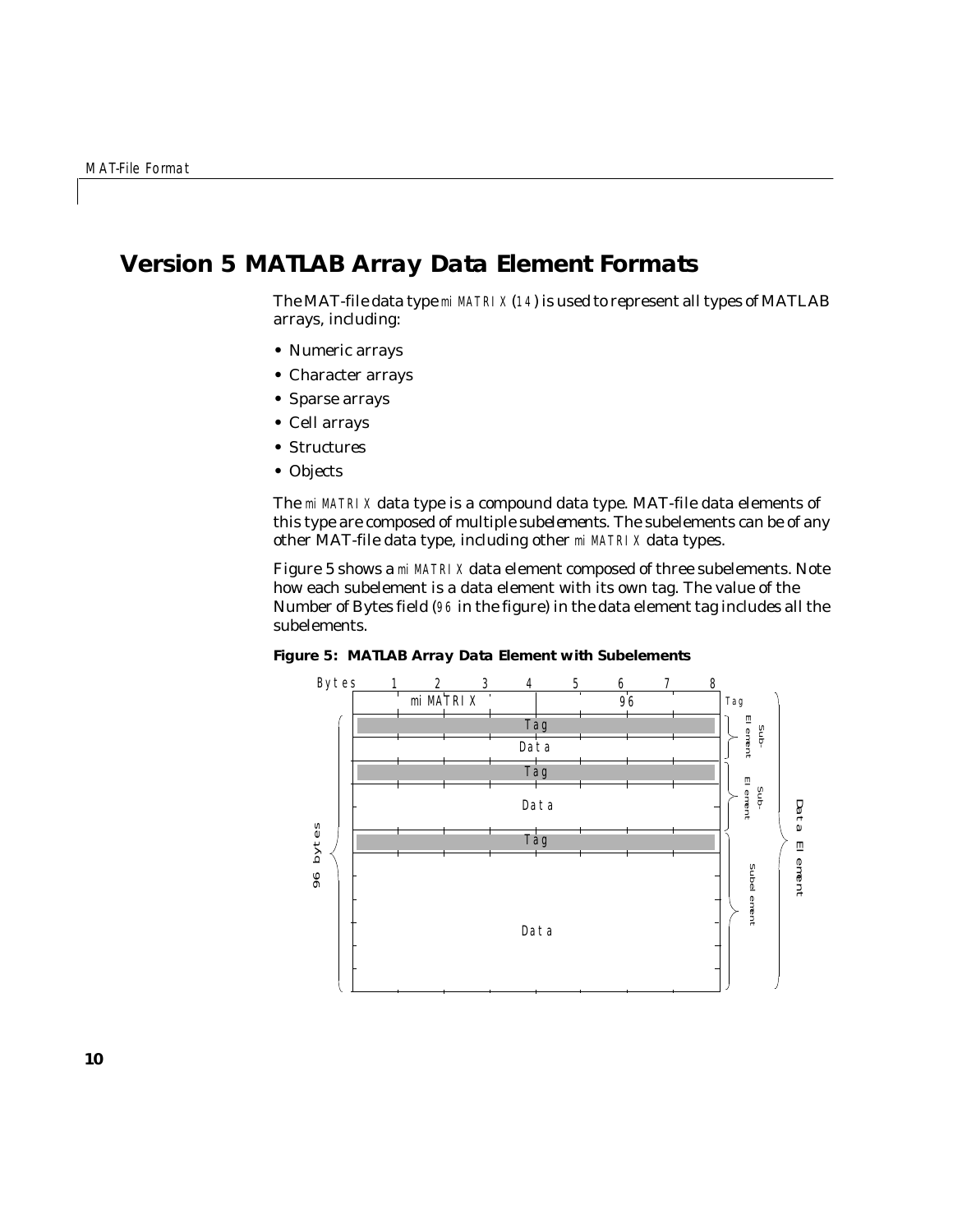Each miMATRIX data element representing the different types of MATLAB arrays each has a specific set of subelements. Some of these subelements are common to all MATLAB arrays. Others subelements are unique to a particular type of array. The following sections detail the subelements for each MATLAB array type.

# <span id="page-12-0"></span>**Numeric Array and Character Array Data Element Formats**

<span id="page-12-3"></span>A MAT-file data element representing a MATLAB numeric array or character array is composed of four subelements and one optional subelement. [Table 2](#page-12-1)  lists the subelements in the order in which they appear in the data element. The table also includes the values of the Data Type and Number of Bytes fields you would use in the tag of each subelement. For an example, see ["Examples of](#page-16-0)  [Numeric Array Data Elements" on page -15.](#page-16-0)

| <b>Subelement</b>                 | Data Type                         | <b>Number of Bytes</b>                                                                                                                                    |
|-----------------------------------|-----------------------------------|-----------------------------------------------------------------------------------------------------------------------------------------------------------|
| <b>Array Flags</b>                | mi UI NT32                        | $2$ *si ze- of - Data-Type $(8 \text{ bytes})$                                                                                                            |
| <b>Dimensions Array</b>           | $mi$ I NT32                       | number- of-dimensions*size- of-Data-Type<br>(To learn how to determine the number of<br>dimensions, see "Dimensions Array Subelement"<br>on page $-13$ .) |
| <b>Array Name</b>                 | mi INT8                           | number- of-characters*size- of-Data-Type                                                                                                                  |
| Real part (pr)                    | Any of the numeric<br>data types. | number- of-values*size- of-Data-Type                                                                                                                      |
| Imaginary part (pi)<br>(Optional) | Any of the numeric<br>data types. | number- of-values*size- of-Data-Type                                                                                                                      |

<span id="page-12-1"></span>**Table 2: Numeric and Character Array Subelements with Tag Data**

## <span id="page-12-2"></span>**Array Flags Subelement**

This subelement identifies the MATLAB array type (class) represented by the data element and provides other information about the array. The Array Flags subelement is common to all array types.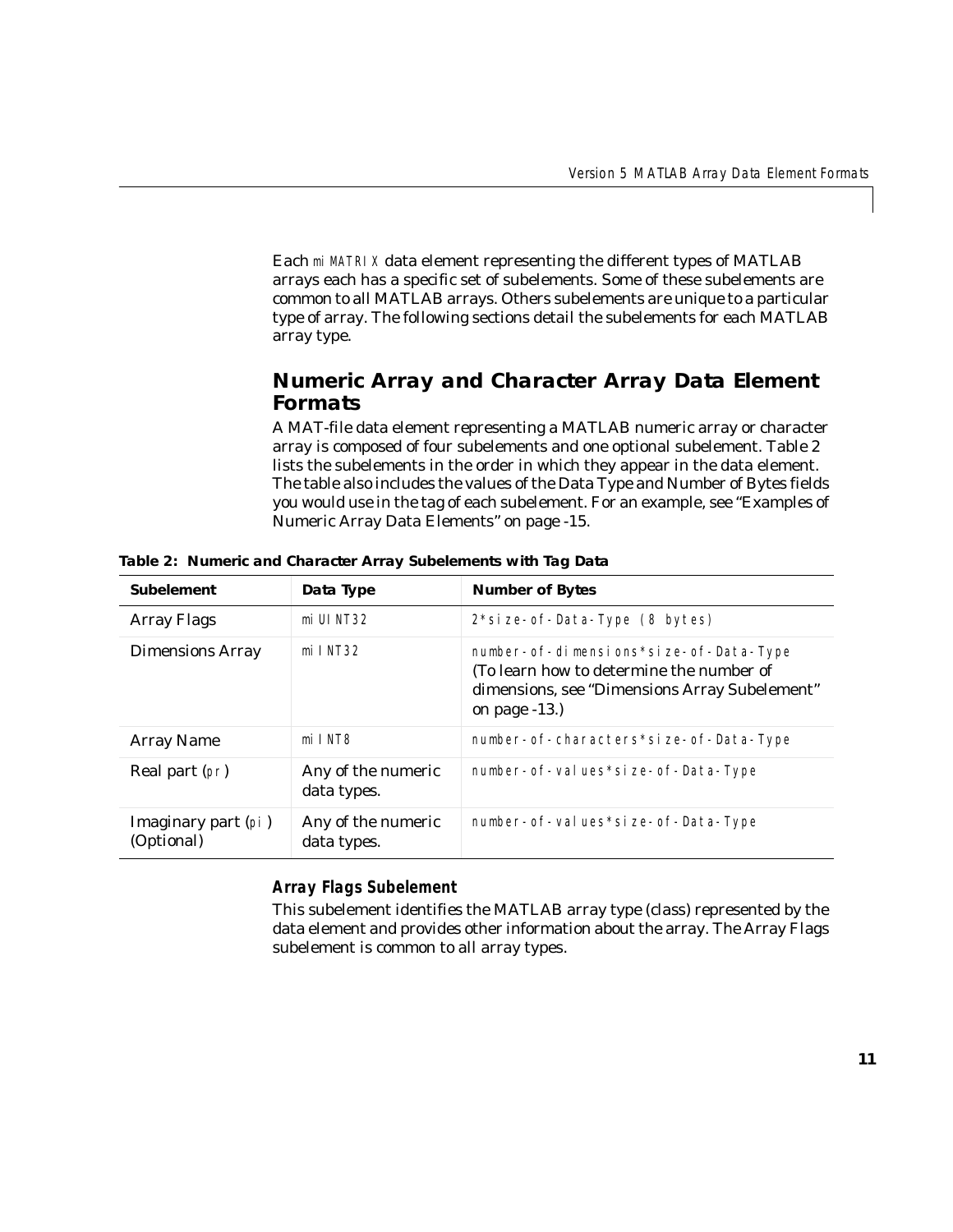[Figure 6](#page-13-0) illustrates the format of the Array Flags subelement. (For sparse matrices, bytes 5 through 8 are used to store the maximum number of nonzero elements in the matrix. See ["Sparse Array Data Element Format" on page -18](#page-19-0)  for more information.)

<span id="page-13-0"></span>**Figure 6: Array Flags Format**



<span id="page-13-3"></span><span id="page-13-2"></span>**Flags.** This field contains three, single-bit flags that indicate whether the numeric data is complex, global, or logical. If the complex bit is set, the data element includes an imaginary part (pi). If the global bit is set, MATLAB loads the data element as a global variable in the base workspace. If the logical bit is set, it indicates the array is used for logical indexing.

<span id="page-13-1"></span>**Class.** This field contains a value that identifies the MATLAB array type (class) represented by the data element. [Table 3](#page-14-1) lists the MATLAB array types with the values you use to specify them. The table also includes symbols that are used to represent the MATLAB array type in the examples in this document.

<span id="page-13-4"></span>**Note** The value of the Class field identifies the MATLAB data type. The value of the Data Type field in the data element tag identifies the data type used to store the data *in the MAT-file*. The MAT-file data types are listed in [Table 1](#page-8-0). The value of the Class and the Data Type fields do not need to be the same; for more information, see ["Data Compression" on page -15](#page-16-1).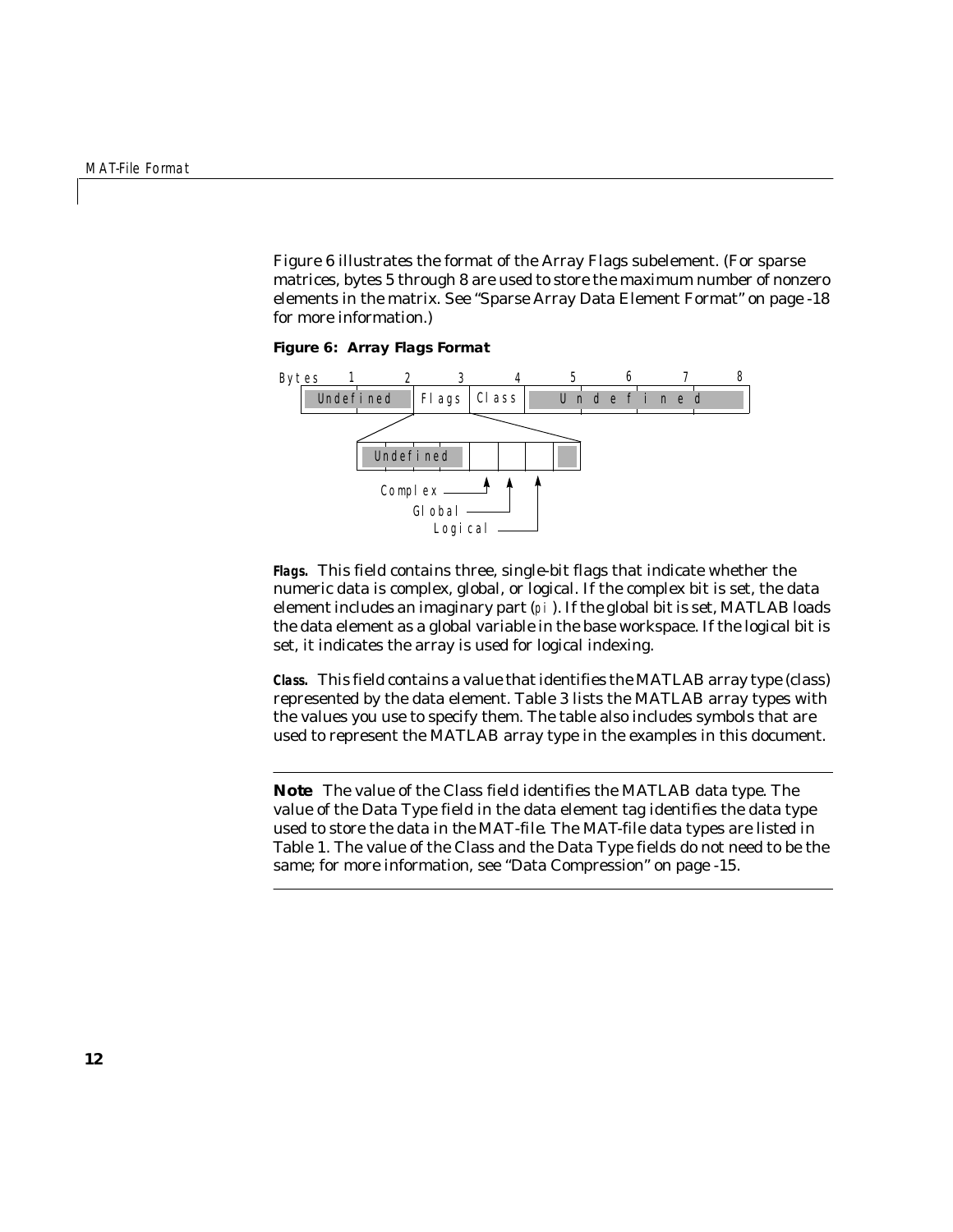| <b>MATLAB Array Type</b><br>(Class) | Value            | Symbol          |
|-------------------------------------|------------------|-----------------|
| Cell array                          | $\mathbf{1}$     | mxCELL_CLASS    |
| <b>Structure</b>                    | $\boldsymbol{2}$ | mxSTRUCT_CLASS  |
| Object                              | 3                | mx0BJECT_CLASS  |
| Character array                     | $\overline{4}$   | mxCHAR_CLASS    |
| Sparse array                        | 5                | mxSPARSE_CLASS  |
| Double precision array              | 6                | mxDOUBLE CLASS  |
| Single precision array              | 7                | mxSI NGLE CLASS |
| 8-bit, signed integer               | 8                | mxINT8_CLASS    |
| 8-bit, unsigned integer             | 9                | mxUI NT8_CLASS  |
| 16-bit, signed integer              | 10               | mxINT16_CLASS   |
| 16-bit, unsigned integer            | 11               | mxUI NT16_CLASS |
| 32-bit, signed integer              | 12               | mxINT32_CLASS   |
| 32-bit unsigned, integer            | 13               | mxUI NT32 CLASS |

<span id="page-14-1"></span>**Table 3: MATLAB Array Types (Classes)**

<span id="page-14-2"></span>For numeric arrays, Class can contain any of the numeric array types: mxDOUBLE\_CLASS, mxSINGLE\_CLASS, mxINT8\_CLASS, mxUINT8\_CLASS, mxINT16\_CLASS, mxUINT16\_CLASS, mxINT32\_CLASS, or mxUINT32\_CLASS.

For character arrays, Class contains mxCHAR\_CLASS.

#### <span id="page-14-3"></span><span id="page-14-0"></span>**Dimensions Array Subelement**

This subelement specifies the size of each dimension of an *n*-dimensional array in an *n*-sized array of 32-bit values (miINT32). All numeric arrays have at least two dimensions. The Dimensions Array subelement is common to all MATLAB array types.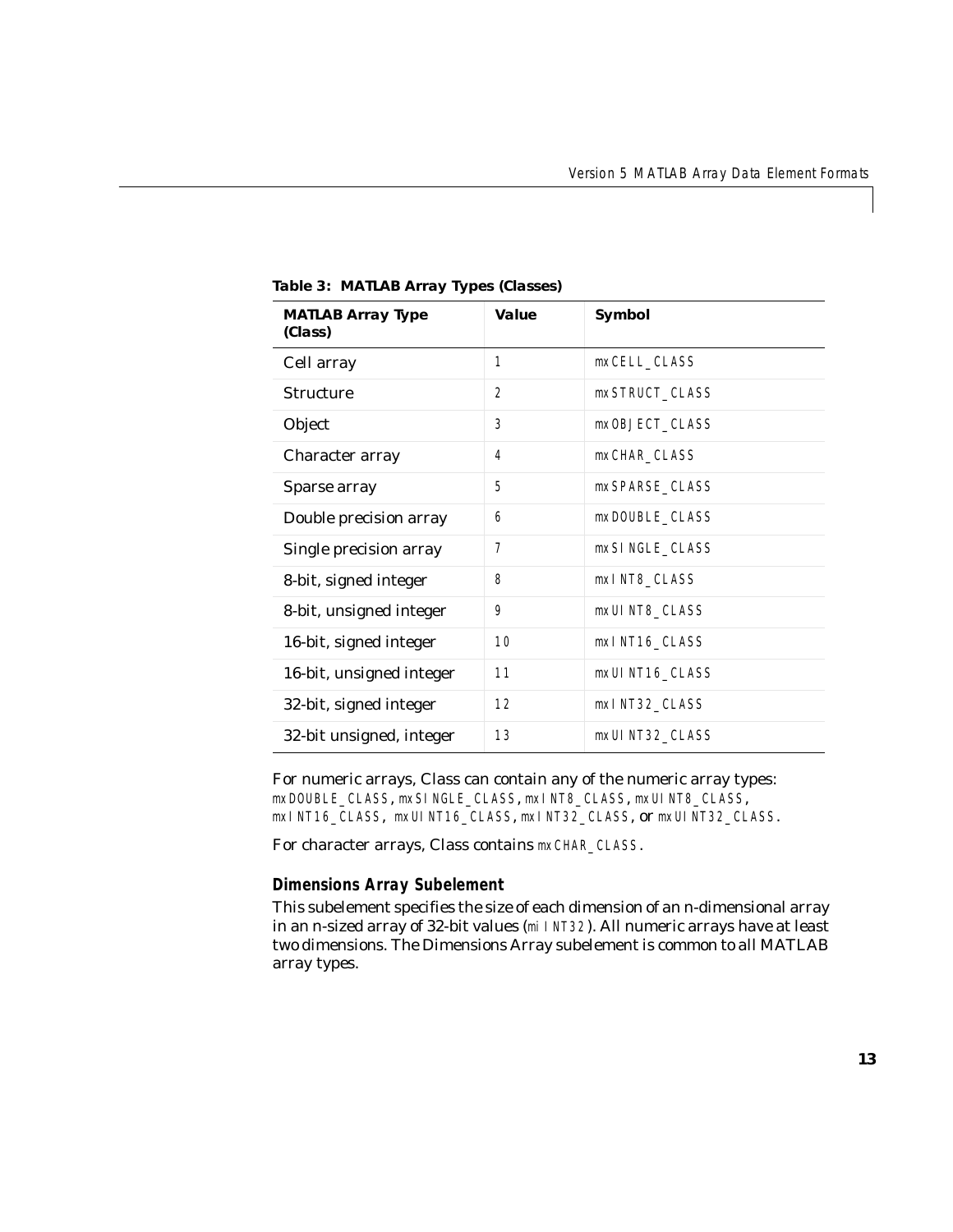For example, if a data element represents a 2-by-3-by-2 MATLAB array, the Dimensions Array subelement would contain three values: 2, 3, and 2.

<span id="page-15-2"></span>**Programming Note** To calculate the number of dimensions in an array, divide the value stored in the Number of Bytes field in the Dimensions Array subelement tag by 4, the number of bytes in the data type (miINT32) used in the subelement.

#### <span id="page-15-1"></span><span id="page-15-0"></span>**Array Name Subelement**

This subelement specifies the name assigned to the array, as an array of signed, 8-bit values (miINT8). This subelement is common to all array types.

#### <span id="page-15-4"></span>**Real Part (pr) Subelement**

This subelement contains the numeric data in the MATLAB array. If the array contains complex numbers (the complex bit in the Array Flags is set), this is the real part of the number.

The data type of the values can be any of the numeric data types listed in [Table 1, MAT-File Data Types, on page -7](#page-8-0).

#### <span id="page-15-3"></span>**Imaginary Part (pi) Subelement**

This subelement contains the imaginary part of the numeric data in the MATLAB array. This subelement is only present if one or more of the numeric values in the MATLAB array is a complex number (if the complex bit is set in Array Flags). The data type of the values can be any of the numeric data types listed in [Table 1, MAT-File Data Types, on page -7.](#page-8-0)

**Programming Note** When reading a MAT-file, check the value of the Data Type field in the tag of Real Part and Imaginary Part subelements to identify the data type used to store data. Also note that MATLAB reads and writes these values in column-major order.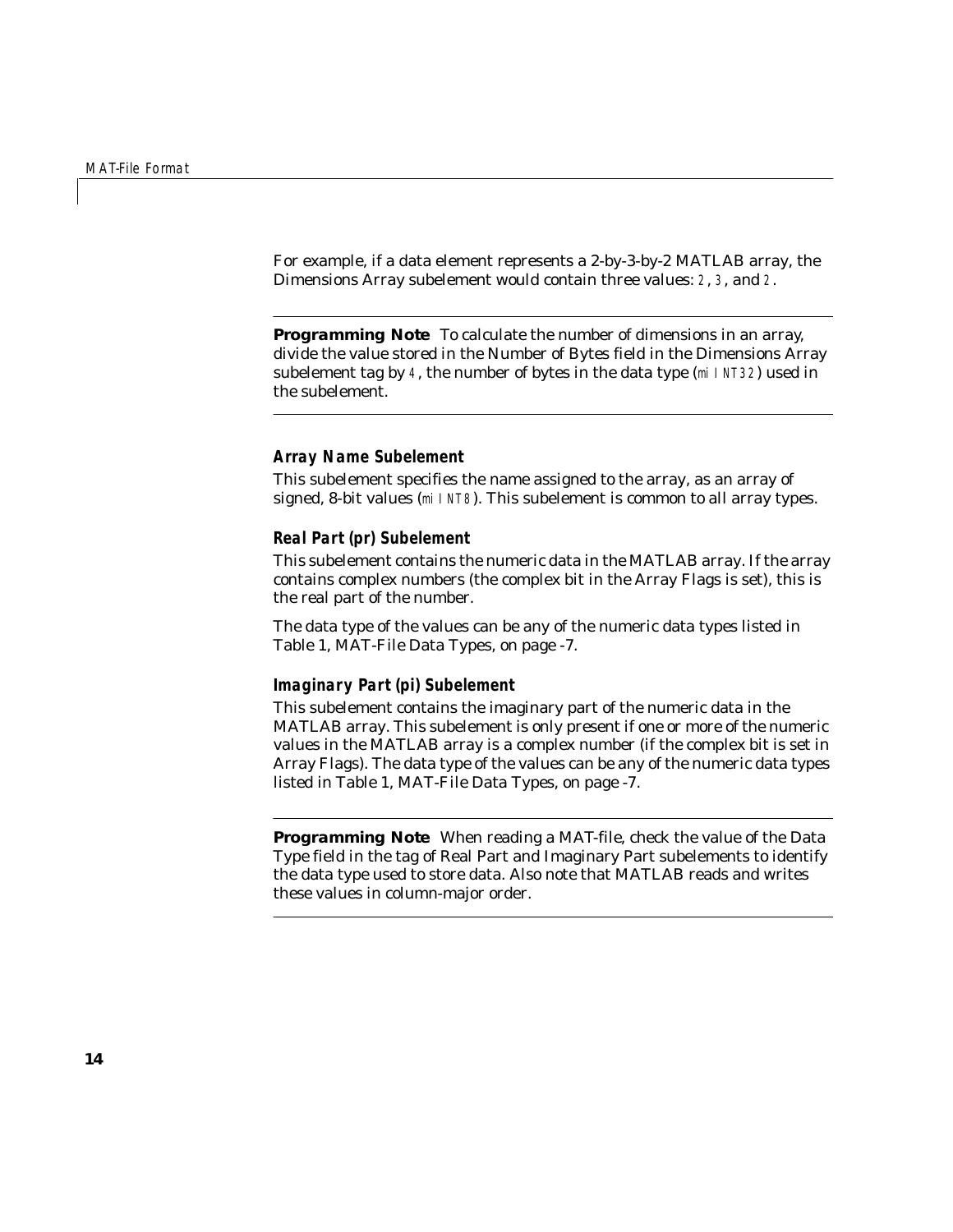#### <span id="page-16-2"></span><span id="page-16-1"></span>**Data Compression**

MATLAB stores the numeric data in an array in double precision format. When MATLAB writes a numeric (or sparse) array to a MAT-file, it uses the smallest possible data type to store the data, both the real and imaginary parts.

For example, if MATLAB determines that the data stored in double precision format can actually be stored in an 8-bit format, it will use an 8-bit data type to store it in a MAT-file. Note, however, that if any of the numeric values in the array requires a 64-bit representation, MATLAB stores all of the data in a 64-bit data type. See ["Compressed Data Element" on page -17](#page-18-0) for an example.

When you create a MAT-file, compressing data is optional.

**Programming Note** When MATLAB uses a smaller data type to store data in a MAT-file, the value of the Class field in the Array Flags subelement identifies the original MATLAB data type.

#### <span id="page-16-0"></span>**Examples of Numeric Array Data Elements**

This section uses examples to illustrate both the compressed and uncompressed numeric array data element formats.

**Uncompressed Data Element.** [Figure 7](#page-17-0) shows how this 2-by-2 numeric array, my\_array, is represented in a MAT-file.

my\_array = [ 1.1+1.1i 2 ; 3 4 ] my\_array =

<span id="page-16-3"></span>

| $1.1000 + 1.1000i$ | 2.0000 |
|--------------------|--------|
| 3.0000             | 4.0000 |

In the figure, note:

**•** The data element includes five subelements. Because one of the numeric values in the array is a complex number, the complex bit flag in the Array Flags subelement is set and the Imaginary Part (pi) subelement is included.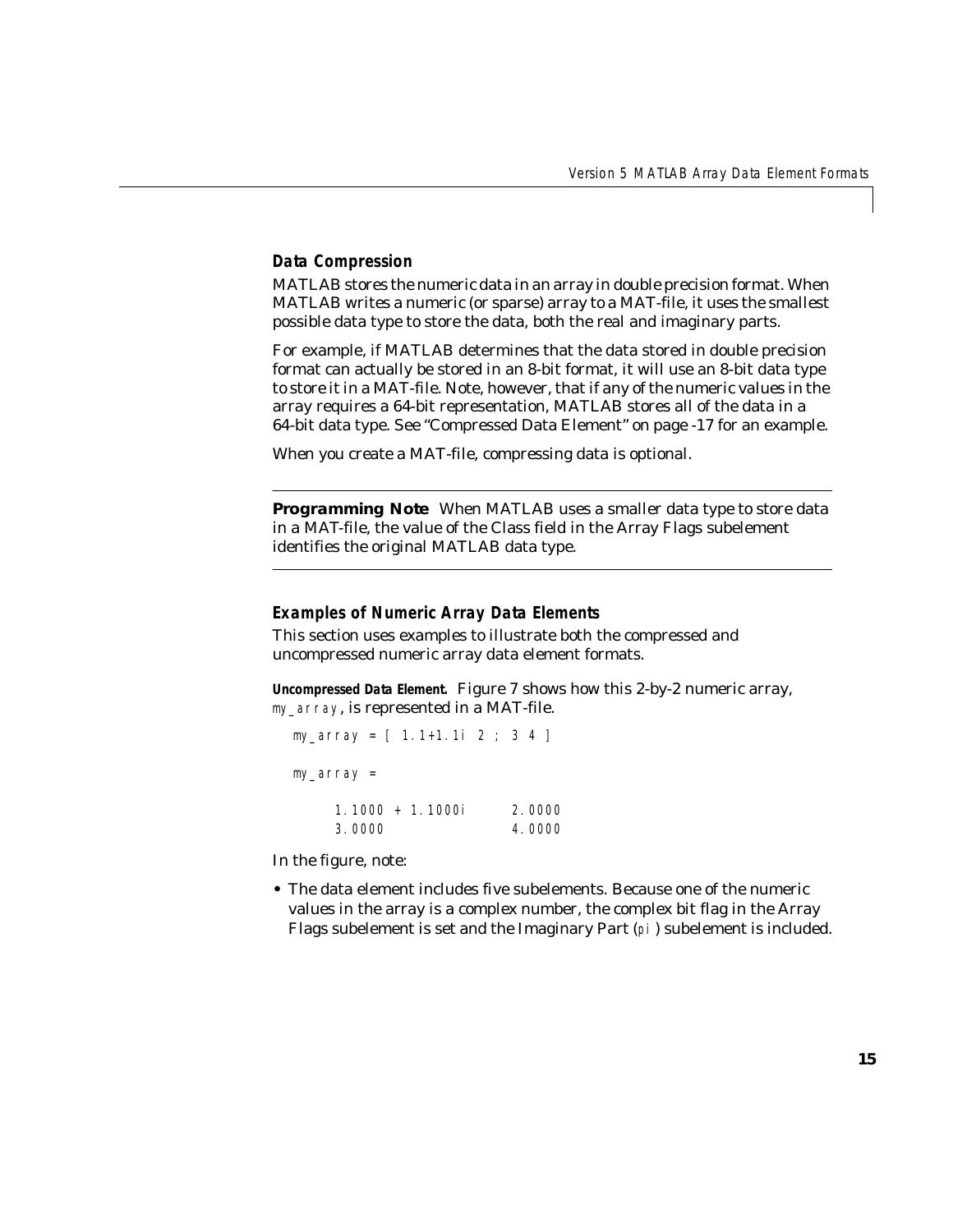**•** The value of the Number of Bytes field in the data element tag includes all the subelements, but not the eight bytes of the tag itself.



<span id="page-17-0"></span>**Figure 7: Example Numeric Array MAT-File Data Element**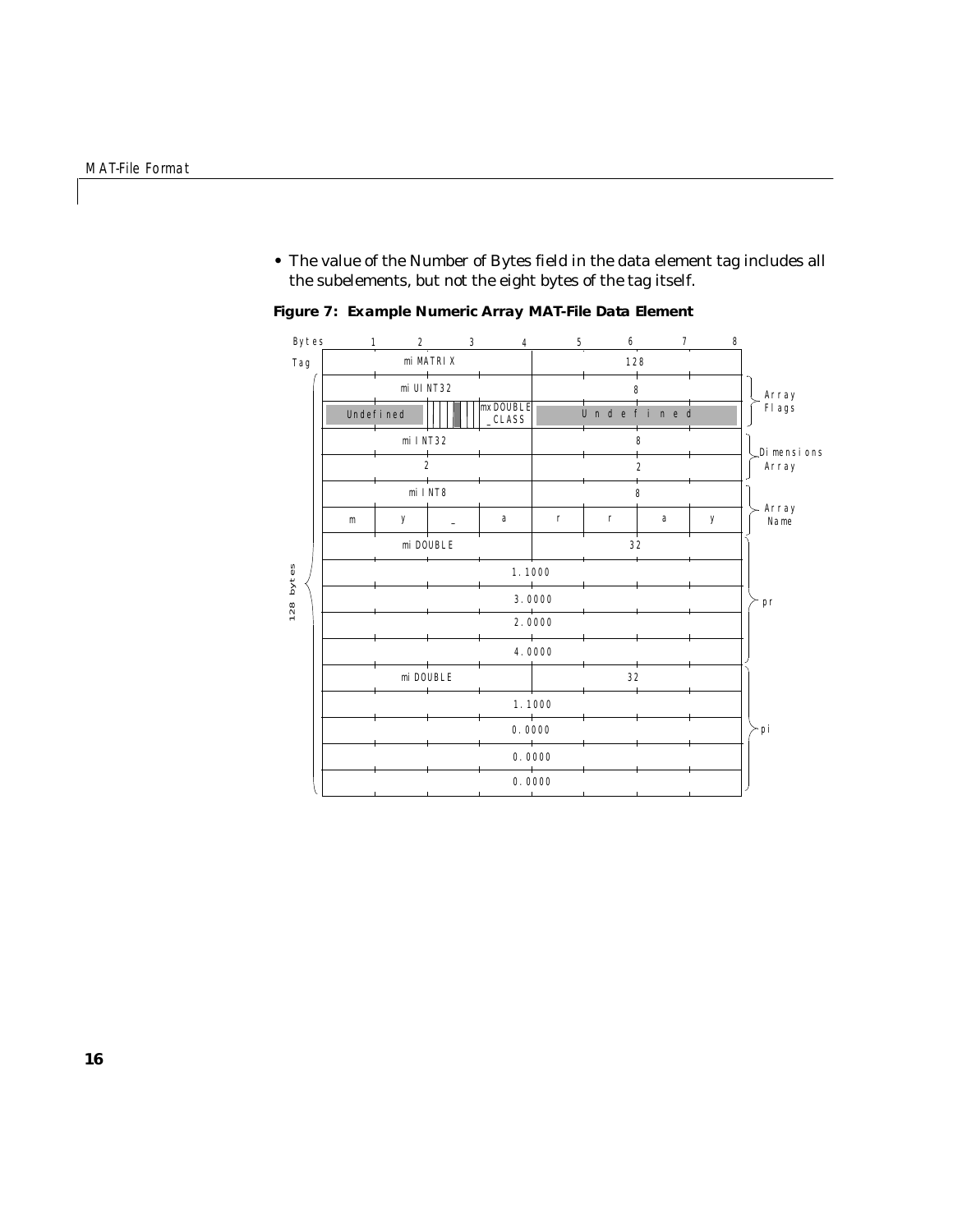<span id="page-18-0"></span>**Compressed Data Element.** [Figure 8](#page-18-1) shows how the three-dimensional numeric array in this example, arr, is represented in a MAT-file when compression is used to conserve storage space.

```
A = [ 1 2 3 ; 4 5 6 ];B = [ 789; 101112];arr = cat(3, A, B)arr(:,:,1) =1 2 3
    456
arr(:,:, 2) =789
   10 11 12
```
In the figure, note:

- <span id="page-18-2"></span>**•** The Array Name subelement uses the compressed data element format.
- **•** The numeric data in the array, stored in double precision format in MATLAB, is stored as 8-bit, unsigned values in the pr subelement. The Class field in the Array Flags subelement identifies the original MATLAB data type.

<span id="page-18-1"></span>**Figure 8: Example Numeric Array MAT-file Data Element (Compressed)**

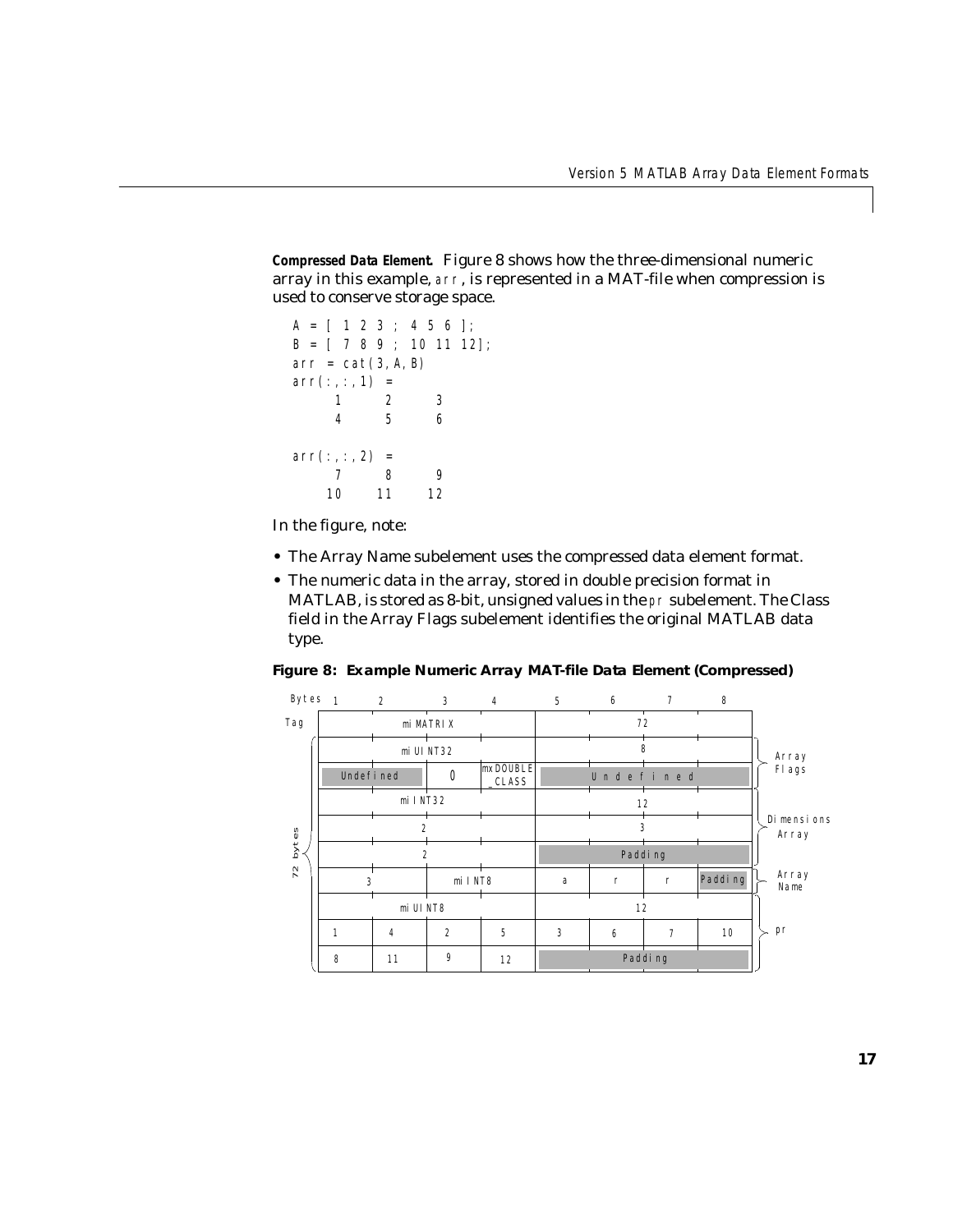# <span id="page-19-3"></span><span id="page-19-0"></span>**Sparse Array Data Element Format**

A MAT-file data element representing a MATLAB sparse array is composed of six subelements and one optional subelement. [Table 4](#page-19-1) lists the subelements in the order in which they appear in the data element. The table lists the values of the Data Type and Number of Bytes fields of the tag for each subelement.

| <b>Subelement</b>                 | Data Type                | <b>Number of Bytes</b>                                                                             |
|-----------------------------------|--------------------------|----------------------------------------------------------------------------------------------------|
| <b>Array Flags</b>                | mi UI NT32               | 2*size-of-Data-Type (8 bytes)                                                                      |
| <b>Dimensions Array</b>           | $mi$ I NT32              | number- of-dimensions*size- of-Data-Type<br>where number- of-dimensions can be 0, 1 or 2.          |
| <b>Array Name</b>                 | mi INT8                  | number- of-characters*size- of-Data-Type                                                           |
| Row Index (i r)                   | $mi$ I NT32              | nzmax*si ze- of - Data-Type<br>(The nzmax value is stored in Array Flags.)                         |
| Column Index (j c)                | $mi$ I NT32              | $(N+1)$ * si zeof (int 32)<br>where N is the second element of the Dimensions<br>array subelement. |
| Real part (pr)                    | Any numeric<br>data type | number- of-nonzero-values*size- of-Data-Type                                                       |
| Imaginary part (pi)<br>(Optional) | Any numeric<br>data type | number- of-nonzero- values*size- of-Data-Type                                                      |

<span id="page-19-1"></span>**Table 4: Sparse Array Subelements with Tag Data**

#### **Array Flags Subelement**

<span id="page-19-2"></span>This subelement identifies the MATLAB array type (class) represented by the data element and provides other information about the array. The Array Flags subelement is common to all array types.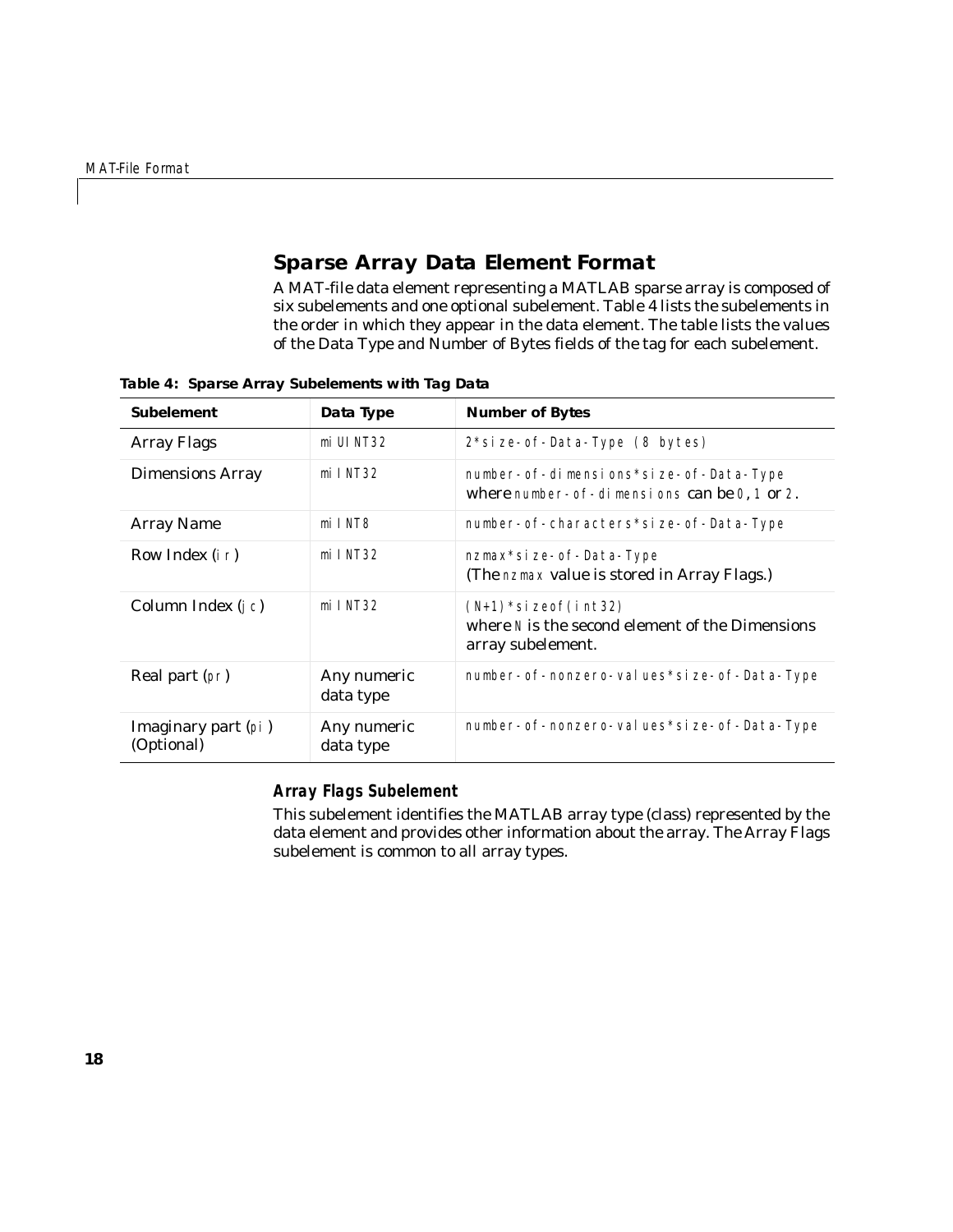[Figure 9](#page-20-0) shows the Array Flags format. For sparse arrays, this value also contains the maximum number of non-zero elements in the array (nzmax).

<span id="page-20-0"></span>**Figure 9: Array Flags Format for Sparse Arrays**



**Flag.** For more information, see ["Flags" on page -12](#page-13-2).

**Class.** This field contains a value that identifies the MATLAB data type represented by the data element. For sparse arrays, Class contains the value 5 (mxSPARSE\_CLASS). See ["Class" on page -12](#page-13-1) for more information.

#### **Dimensions Array Subelement**

This subelement specifies the size of each dimension of the array. This subelement is common to all array types. For more information, see ["Dimensions Array Subelement" on page -13](#page-14-0).

Note that MATLAB only supports two-dimensional sparse arrays.

#### **Array Name Subelement**

This subelement specifies the name assigned to the array. This subelement is common to all array types. For more information, see ["Array Name](#page-15-0)  [Subelement" on page -14.](#page-15-0)

#### **Row Index for Non-zero Values (ir) Subelement**

This subelement specifies the row indices of the non-zero elements in the real part (pr) of the matrix data and the imaginary part (pi) of the matrix data, if present. This subelement is a series of 32-bit (miINT32) values.

## **Column Index for Non-Zero Values (jc) Subelement**

This subelement contains column index information as a series of 32-bit (miINT32) values. For more information about what this subelement contains, see the *MATLAB Application Program Interface Guide*.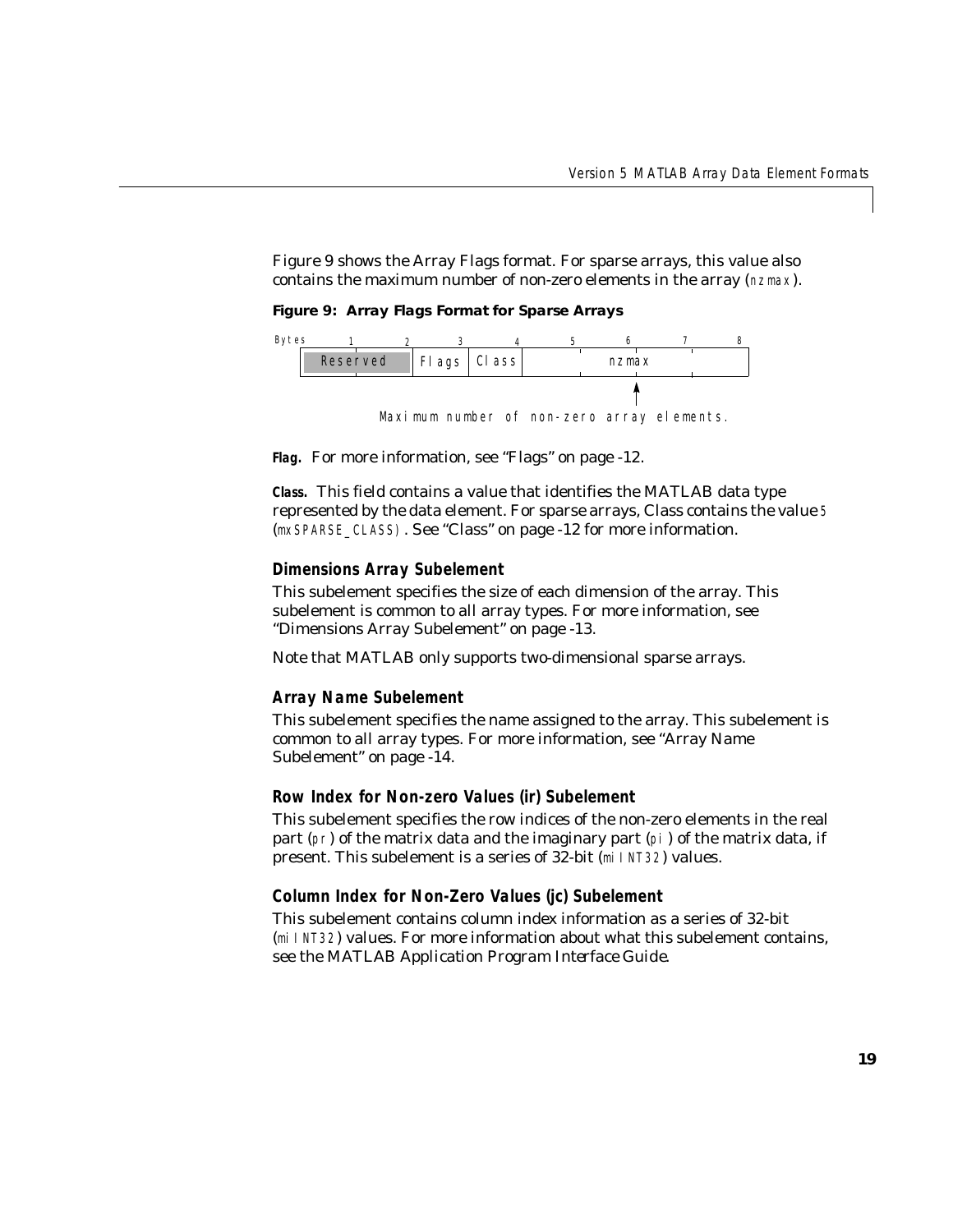#### **Real Part (pr) Subelement**

This subelement contains the numeric data in the MATLAB array. If the array contains complex numbers (the complex bit in the Array Flags is set), this is the real part of the number.

Because MATLAB uses data compression to save storage space, the data type of the values can be any of the numeric data types listed in [Table 1, MAT-File](#page-8-0)  [Data Types, on page -7.](#page-8-0) For more information, see ["Data Compression" on page](#page-16-1)  [-15](#page-16-1).

#### **Imaginary Part (pi) Subelement**

This subelement contains the imaginary data in the array, if one or more of the numeric values in the MATLAB array is a complex number (if the complex bit is set in Array Flags).

Because MATLAB uses data compression to save storage space, the data type of the values can be any of the numeric data types listed in [Table 1, MAT-File](#page-8-0)  [Data Types, on page -7.](#page-8-0) For more information, see ["Data Compression" on page](#page-16-1)  [-15](#page-16-1).

**Programming Note** You must check the value of the Data Type field in the tag of Real Part and Imaginary Part subelements to identify the type of the data. Also note that MATLAB reads and writes these values in column-major order.

#### **Example Sparse Array**

[Figure 10](#page-22-0) illustrates the MAT-file data element format of this 3-by-3 sparse matrix:

```
a = [ 1 2 3 ];
S = sparse(a, a, a+.5)S =(1, 1) 1.5000
  (2, 2) 2.5000
   (3,3) 3.5000
```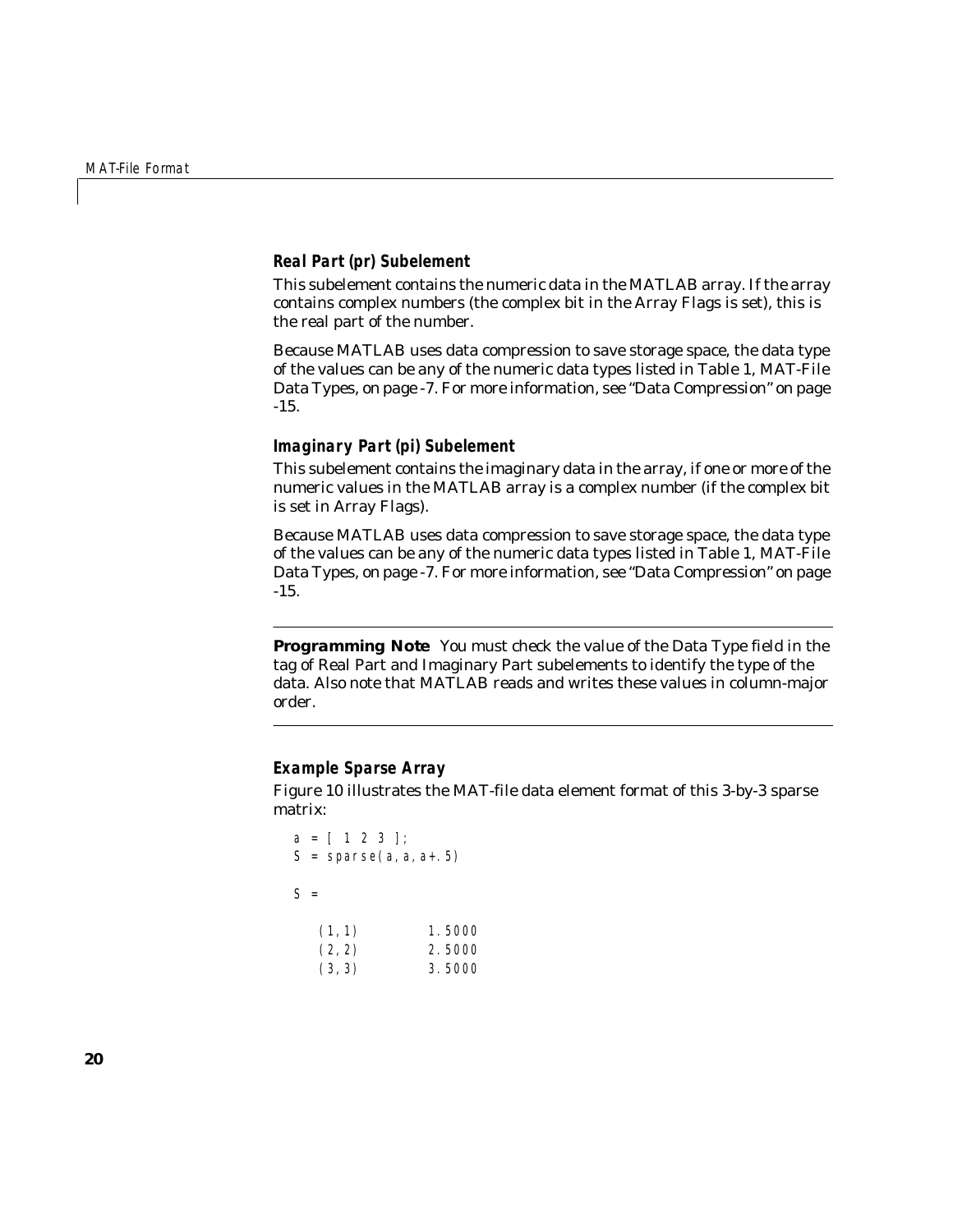In the figure, note:

- **•** The data element contains six subelements.
- **•** The value of the Number of Bytes field in the data element tag includes all the subelements, but not the eight bytes of the tag itself.
- **•** Bytes 5 through 8 of the Array Flags subelement contain the maximum number of non-zero elements (nzmax) in the sparse array.
- **•** The Array Name subelement uses the compressed data element format.

<span id="page-22-0"></span>**Figure 10: Example Sparse Array MAT-file Data Element**

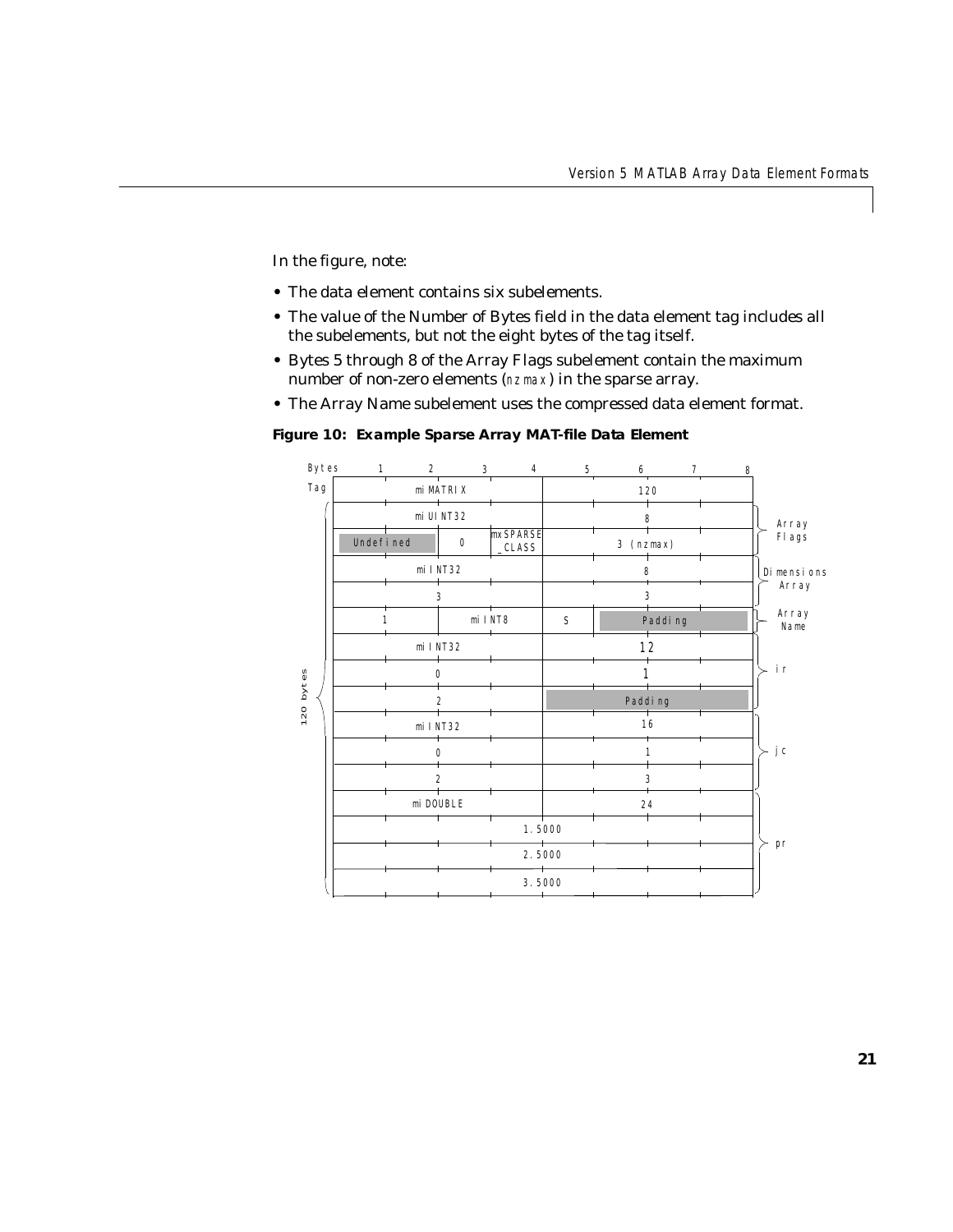# <span id="page-23-3"></span><span id="page-23-0"></span>**Cell Array Data Element Format**

A MAT-file data element representing a MATLAB cell array is composed of four subelements. [Table 5](#page-23-1) lists the subelements in the order in which they appear in the data element. The table lists the values of the Data Type and Number of Bytes fields of the tag for each subelement.

| <b>Subelement</b>       | Data Type                                              | <b>Number of Bytes</b>                         |  |  |  |  |
|-------------------------|--------------------------------------------------------|------------------------------------------------|--|--|--|--|
| <b>Array Flags</b>      | mi UI NT32                                             | $2$ *si ze- of - Data-Type $(8 \text{ bytes})$ |  |  |  |  |
| <b>Dimensions Array</b> | $mi$ I NT32                                            | number- of-dimensions*size- of-Data-Type       |  |  |  |  |
| <b>Array Name</b>       | mi INT8                                                | number- of-characters*size- of-Data-Type       |  |  |  |  |
| <b>Cells</b>            | Each cell is written in place as an mi MATRIX element. |                                                |  |  |  |  |

<span id="page-23-1"></span>**Table 5: Cell Array Subelements with Tag Data**

#### **Array Flags Subelement**

This subelement identifies the MATLAB array type (class) represented by the data element and provides other information about the array. [Figure 11](#page-23-2) shows the Array Flags format. The Array Flags subelement is common to all array types.

#### <span id="page-23-2"></span>**Figure 11: Array Flags Format**

| Bytes |  |  |                           |           |  |  |  |  |
|-------|--|--|---------------------------|-----------|--|--|--|--|
|       |  |  | Undefined   Flags   Class | Undefined |  |  |  |  |

**Flags.** See ["Flags" on page -12](#page-13-2) for more information.

**Class.** This field contains a value that identifies the MATLAB data type represented by the data element. For cell arrays, Class contains the value 1 (mxCELL\_CLASS). For more information, see ["Class" on page -12.](#page-13-1)

#### **Dimensions Array Subelement**

This subelement specifies the size of each dimension of the array. This subelement is common to all array types. For more information, see ["Dimensions Array Subelement" on page -13.](#page-14-0)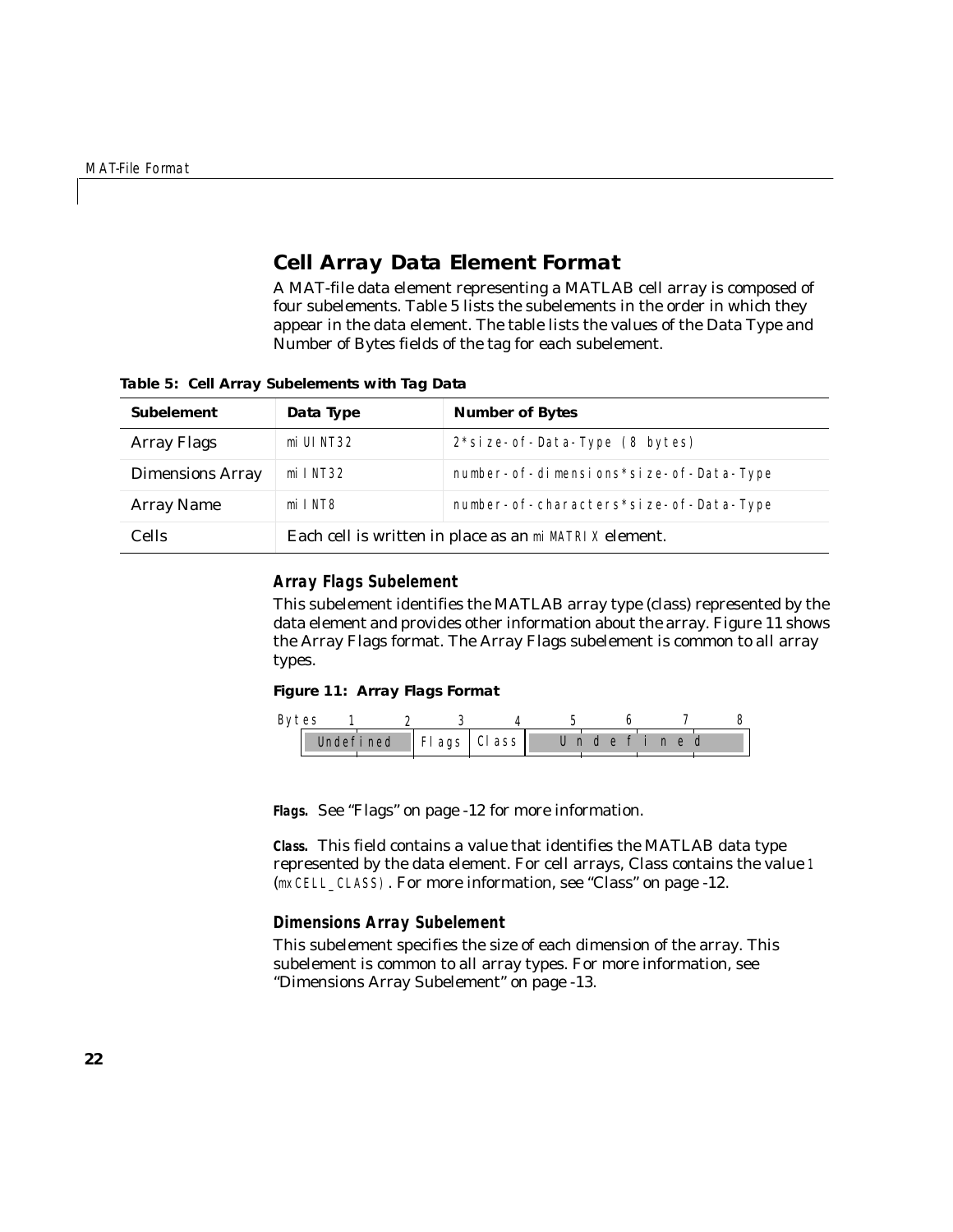#### **Array Name Subelement**

This subelement specifies the name assigned to the array. This subelement is common to all array types. For more information, see ["Array Name](#page-15-0)  [Subelement" on page -14.](#page-15-0)

#### **Cells Subelement**

This subelement contains the value stored in a cell. These values are MATLAB arrays, represented using the miMATRIX format specific to the array type: numeric array, sparse array, structure, object or other cell array. See the appropriate section in this document for details about the MAT-file representation of a each of these array types. Cells are written in column-major order.

#### **Example Cell Array**

[Figure 12](#page-25-0) illustrates the MAT-file data element format of this cell array:

```
A = [ 1 2 3 ; 4 5 6 ]A = 1 2 3
 4 5 6
B = [ 789; 101112 ]B = 7 8 9
    10 11 12
C = \{ A, B \}C =[2x3 double] [2x3 double]
```
In the figure, note:

- **•** The data element contains five subelements, the three common subelements; Array Flags, Dimensions and Array Name; and two cell subelements.
- **•** The value of the Number of Bytes field in the data element tag includes all the subelements, but not the eight bytes of the tag itself.
- **•** Each cell subelement is an miMATRIX type. In the example, each cell contains a numeric array. For more information about the format of these elements,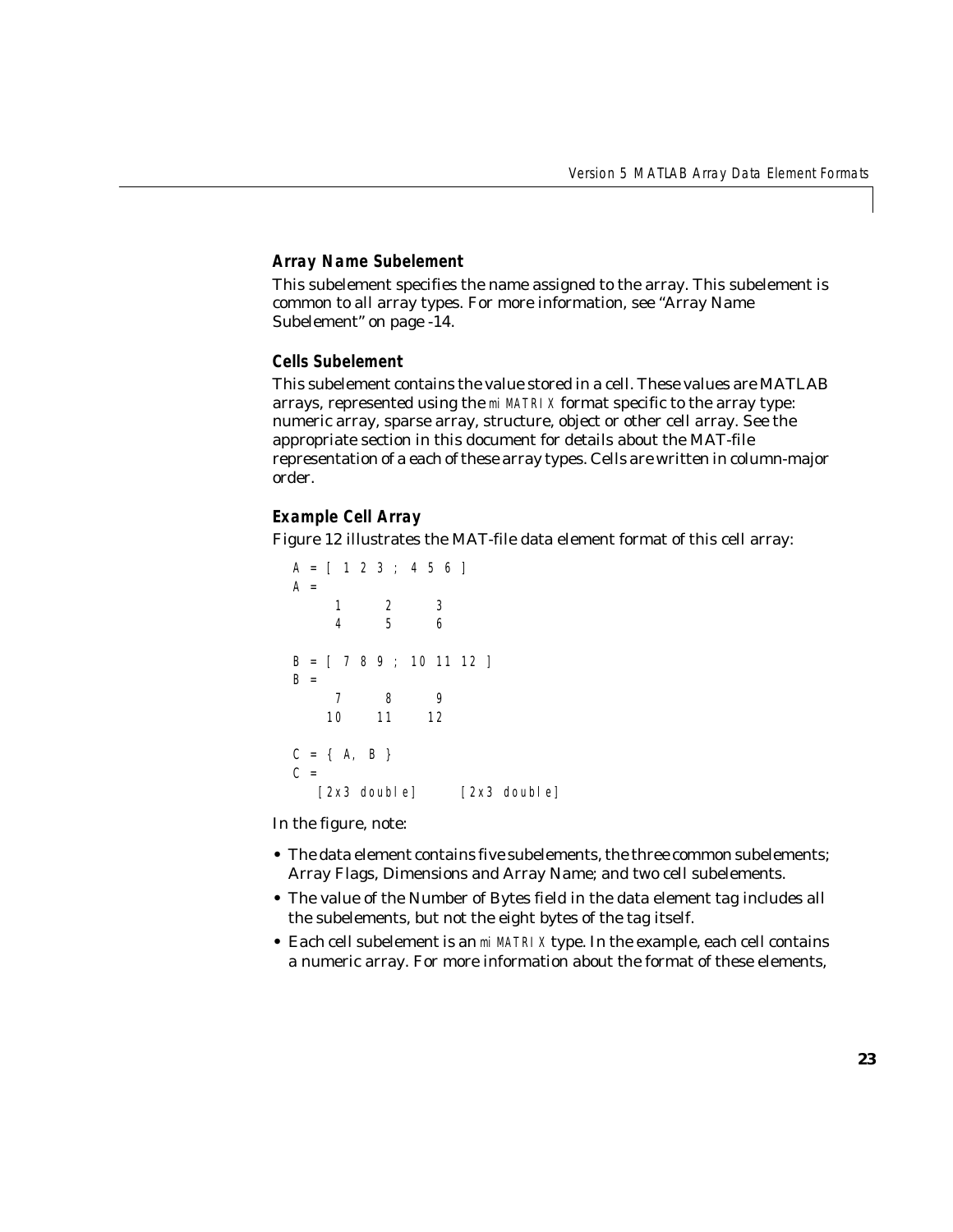see ["Numeric Array and Character Array Data Element Formats" on page](#page-12-0)  [-11](#page-12-0).



<span id="page-25-0"></span>**Figure 12: Example Cell Array Data Element**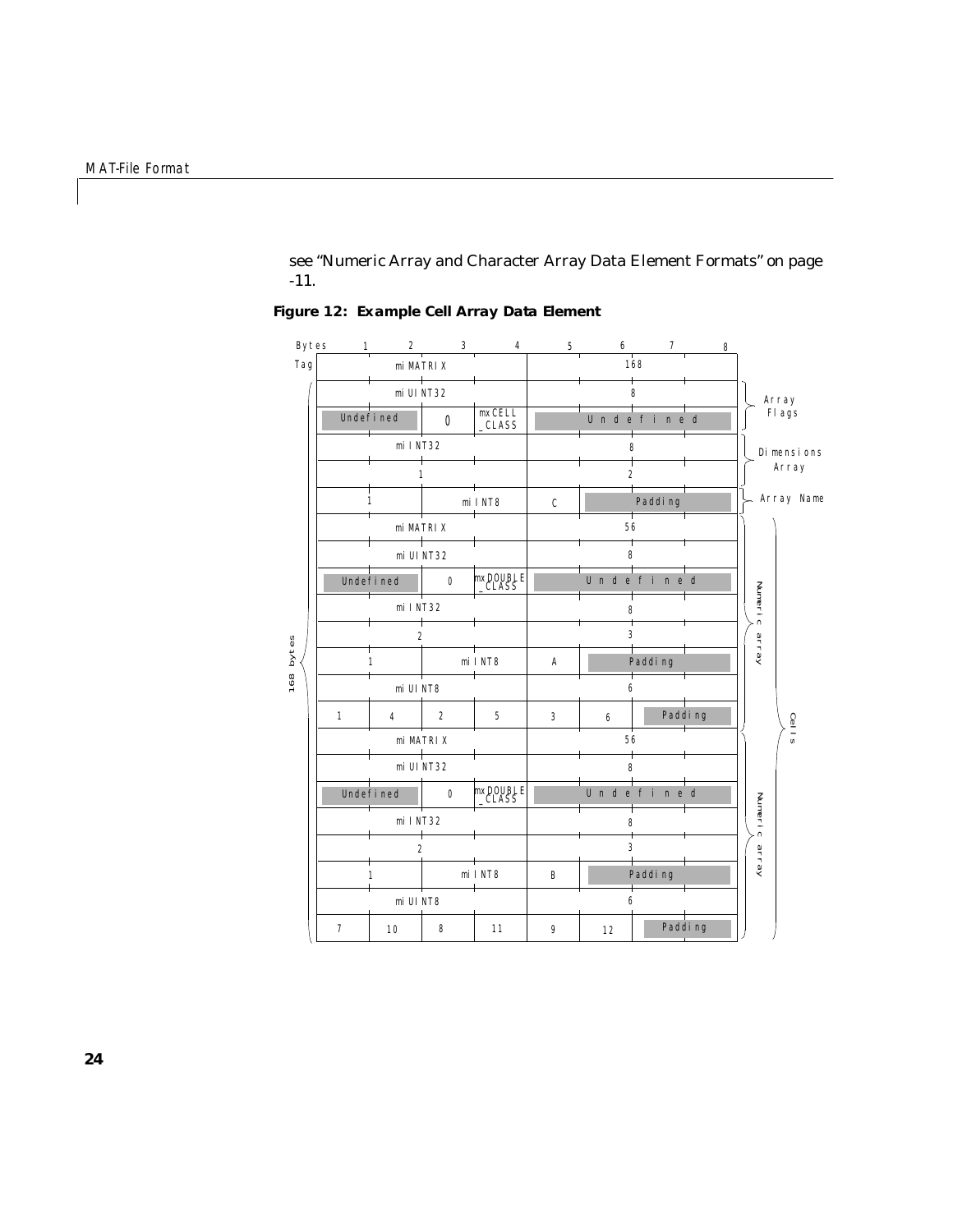# <span id="page-26-3"></span><span id="page-26-0"></span>**Structure MAT-File Data Element Format**

A MAT-file data element representing a MATLAB structure is composed of six subelements. [Table 6](#page-26-1) lists the subelements in the order in which they appear in the data element. The table lists the values of the Data Type and Number of Bytes fields of the tag for each subelement.

| <b>Subelements</b>       | Data Type                                                                          | <b>Number of Bytes</b>                   |  |  |  |
|--------------------------|------------------------------------------------------------------------------------|------------------------------------------|--|--|--|
| <b>Array Flags</b>       | mi UI NT32                                                                         | $2 * si$ ze- of-Data-Type (8 bytes)      |  |  |  |
| <b>Dimensions Array</b>  | $mi$ I NT32                                                                        | number- of-dimensions*size- of-Data-Type |  |  |  |
| Array Name               | mi INT8                                                                            | number- of-characters*size- of-Data-Type |  |  |  |
| <b>Field Name Length</b> | $mi$ I NT32                                                                        | si ze- of - Data-Type (4 bytes)          |  |  |  |
| <b>Field Names</b>       | mi INT8                                                                            | number- of-fields*Field-Name-Length      |  |  |  |
| <b>Fields</b>            | Each field is written in place as an array. Fields are written in<br>column order. |                                          |  |  |  |

<span id="page-26-1"></span>**Table 6: Structure Subelements with Tag Data**

#### **Array Flags Subelement**

This subelement identifies the MATLAB array type (class) represented by the data element and provides other information about the array. [Figure 13](#page-26-2) shows the Array Flags format. The Array Flags subelement is common to all array types.

<span id="page-26-2"></span>**Figure 13: Array Flags Format**

| Bytes |  |  |                                 |           |  |  |
|-------|--|--|---------------------------------|-----------|--|--|
|       |  |  | Undefined   $FI$ ags   $Cl$ ass | Undefined |  |  |

**Flags.** See ["Flags" on page -12](#page-13-2) for more information.

**Class.** This field contains a value that identifies the MATLAB data type represented by the data element. For structures, Class contains the value 2 (mxSTRUCT\_CLASS). For more information, see ["Class" on page -12.](#page-13-1)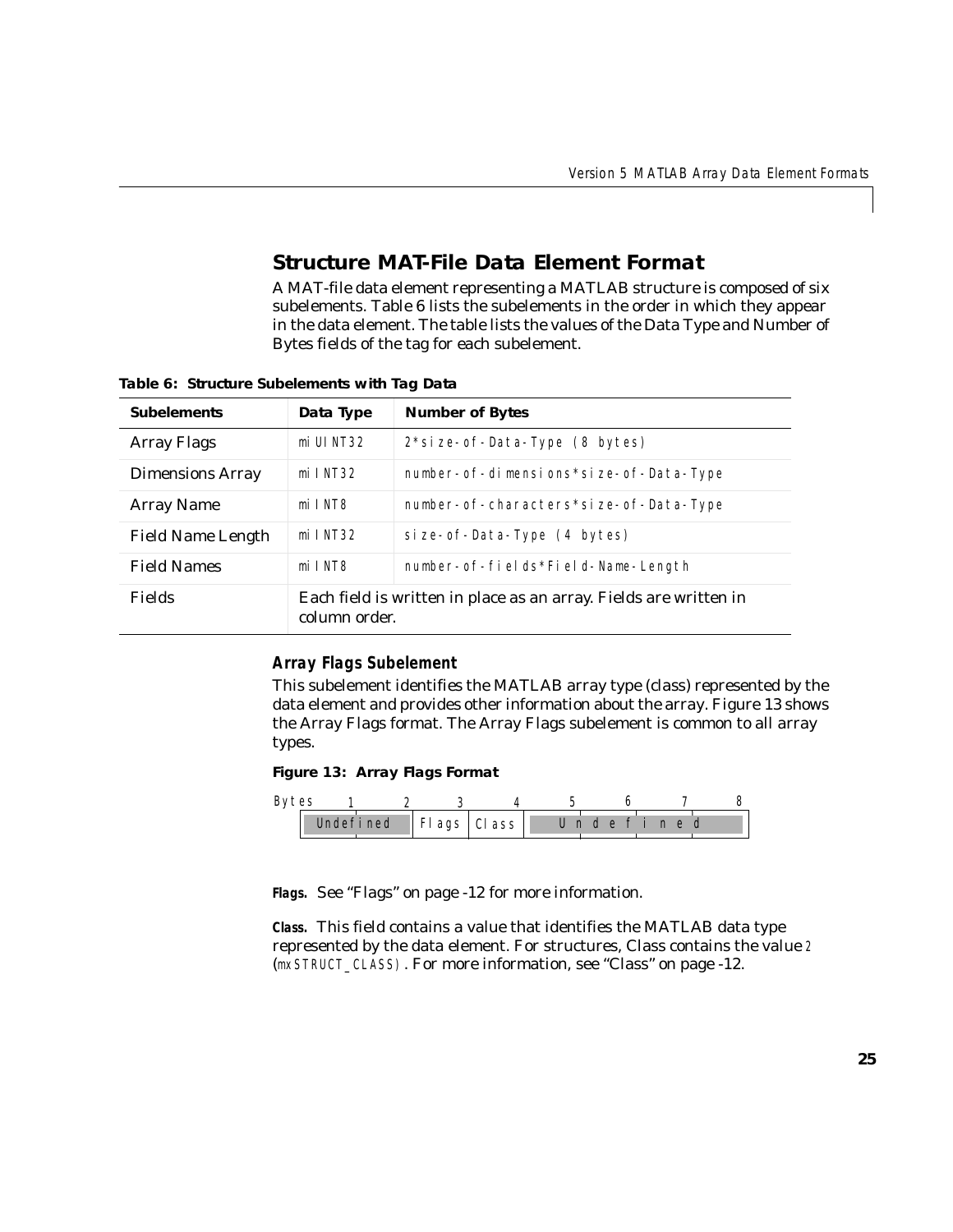#### **Dimensions Array Subelement**

This subelements Specifies the size of each dimension of the array. This subelement is common to all array types. For more information, see ["Dimensions Array Subelement" on page -13.](#page-14-0)

#### **Array Name Subelement**

This subelement specifies the name assigned to the structure. This subelement is common to all array types. For more information, see ["Array Name](#page-15-0)  [Subelement" on page -14.](#page-15-0)

#### <span id="page-27-4"></span><span id="page-27-0"></span>**Field Name Length Subelement**

This subelement specifies the maximum length of a Field Name. MATLAB sets this limit to 32 (31 characters and a NULL terminator). In a MAT-file created by MATLAB, this subelement always uses the compressed data element format.

#### <span id="page-27-5"></span><span id="page-27-1"></span>**Field Names Subelement**

This subelement specifies the name of each field in the structure as a series of 8-bit (miINT8) character arrays. The value of the Field Name Length subelement determines the length of each field name array (32 bytes). Field names must be NULL-terminated.

#### <span id="page-27-2"></span>**Fields Subelement**

This subelement contains the value stored in a field. These values are MATLAB arrays, represented using the miMATRIX format specific to the array type: numeric array, sparse array, cell, object or other structure. See the appropriate section of this document for details about the MAT-file format of each of these array type. MATLAB reads and writes these fields in column-major order.

#### <span id="page-27-6"></span><span id="page-27-3"></span>**Example**

[Figure 14](#page-29-0) illustrates the MAT-file data element format for this MATLAB structure:

```
X. w = [1];X. y = [2];X. z = [3];X
   X =
```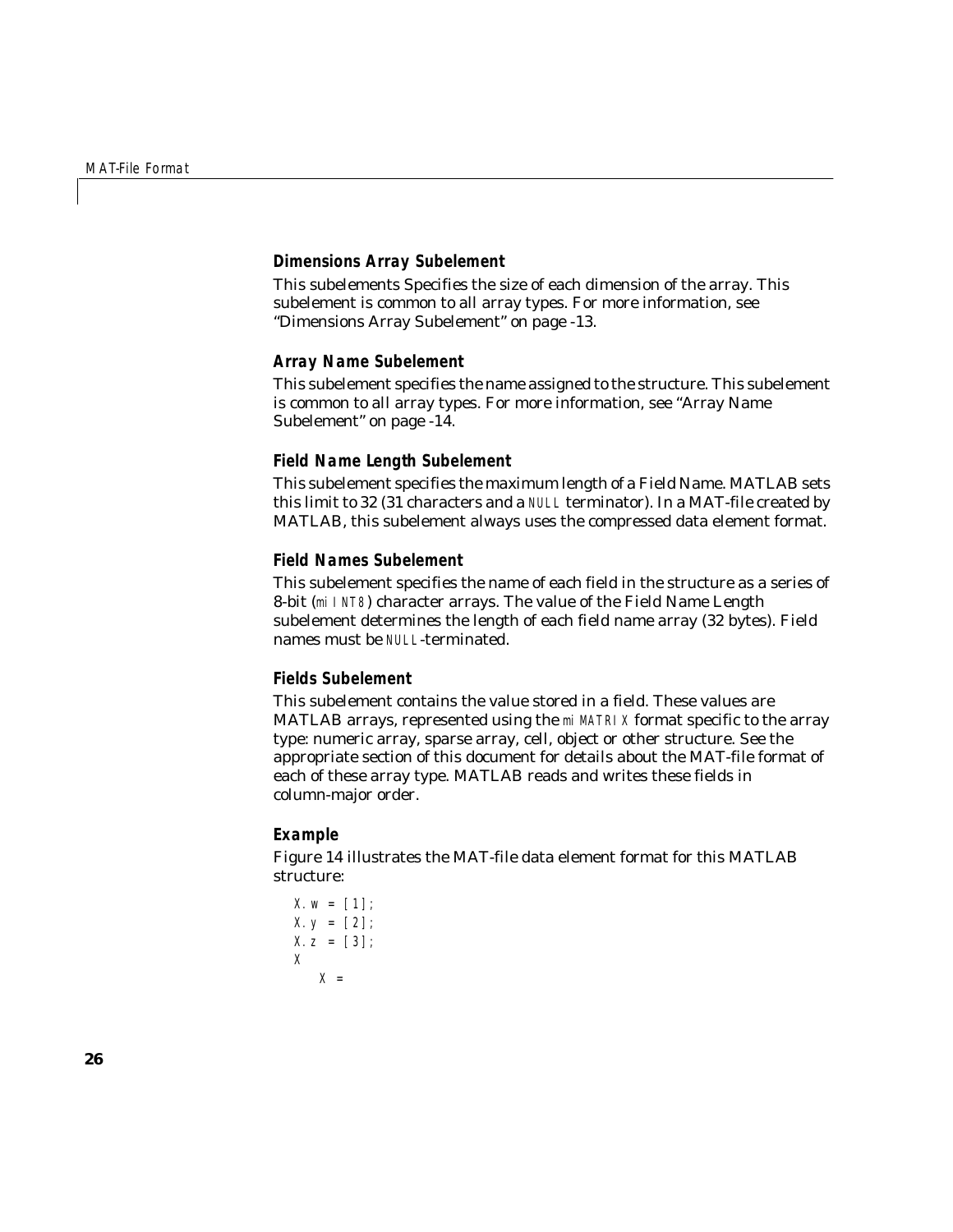w: 1 y: 2 z: 3

In the figure, note:

- **•** The data element contains eight subelements: the three common subelements (Array Flags, Dimensions and Array Name) and five structure-specific subelements (Field Name Length, Field Names, and three Field subelements).
- **•** The value of the Number of Bytes field in the data element tag includes all the subelements, but not the eight bytes of the tag itself.
- **•** The Field Names subelement allocates 32 bytes of storage for each field name. A NULL terminator indicates the end of each field name.
- **•** Each Field subelement is an miMATRIX data type. In the example, each field contains a numeric array. For more information about the format of these elements, see ["Numeric Array and Character Array Data Element Formats"](#page-12-0)  [on page -11](#page-12-0).
- **•** Each of the numeric arrays contain zero-length Array Name subelements. The Field Names subelement contains the names of the numeric arrays.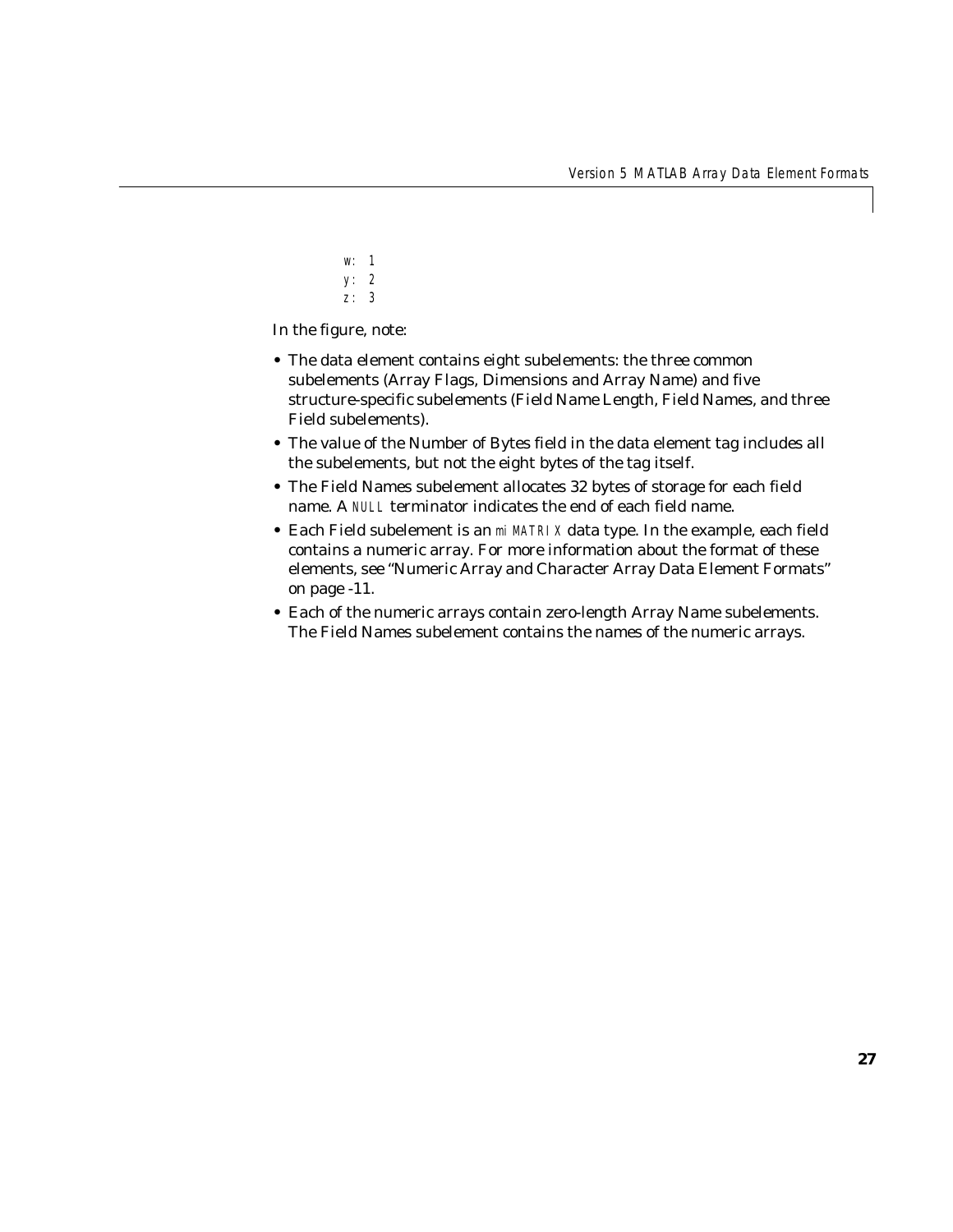|           | Bytes<br>$\mathbf{1}$ | $\boldsymbol{2}$ | 3                | 4                 | 5                | 6         | 7                      | 8 |               |        |
|-----------|-----------------------|------------------|------------------|-------------------|------------------|-----------|------------------------|---|---------------|--------|
| Tag       |                       |                  | mi MATRI X       |                   |                  |           | 320                    |   |               |        |
|           |                       |                  | mi UI NT32       |                   |                  |           | 8                      |   | Array         |        |
|           |                       | Undefined        | $\mathbf{0}$     | $mxS$ .           |                  | Undefined |                        |   | Fl ags        |        |
|           |                       | mi INT32         |                  |                   |                  |           | 8                      |   | Di mensions   |        |
|           |                       |                  | $\boldsymbol{2}$ |                   |                  | 1         |                        |   | Array         |        |
|           |                       |                  | mi INT8          |                   | $\mathbf X$      |           | Padding                |   | Array Name    |        |
|           |                       |                  |                  | mi INT32          |                  |           | 32                     |   | Field Name    |        |
|           |                       | mi INT8          |                  |                   |                  |           | 96                     |   | Length        |        |
|           | W                     | $\bf{0}$         |                  |                   |                  |           |                        |   |               |        |
|           |                       |                  |                  |                   |                  |           |                        |   |               |        |
|           |                       |                  |                  |                   |                  |           |                        |   |               |        |
|           |                       |                  |                  | 4                 |                  |           |                        |   |               |        |
|           | y                     | $\bf{0}$         |                  | O                 |                  |           |                        |   | Fi el d       |        |
|           |                       |                  |                  |                   |                  |           |                        |   | Names         |        |
|           |                       |                  |                  |                   |                  |           |                        |   |               |        |
|           |                       |                  |                  |                   | C                |           |                        |   |               |        |
|           | z                     | $\bf{0}$         |                  |                   |                  |           |                        |   |               |        |
|           |                       |                  |                  |                   |                  |           |                        |   |               |        |
|           |                       |                  |                  |                   |                  |           |                        |   |               |        |
| 320 bytes |                       |                  |                  |                   |                  |           |                        |   |               |        |
|           |                       |                  | mi MATRI X       |                   |                  | 48        |                        |   |               |        |
|           |                       |                  | mi UI NT32       | <b>mxDOVBLE</b>   |                  | 8         |                        |   |               |        |
|           |                       | Undefined        | $\bf{0}$         |                   |                  | Unde      | fine<br>d<br>$\dot{8}$ |   |               |        |
|           |                       | mi INT32         | 1                |                   |                  |           | i                      |   |               |        |
|           |                       | mi INT8          |                  |                   |                  |           | $\bf{0}$               |   | Numeric Array |        |
|           |                       |                  |                  | mi UI NT8         | 1                |           | Padding                |   |               |        |
|           |                       |                  | mi MATRI X       |                   |                  |           | 48                     |   |               |        |
|           |                       |                  | mi UI NT32       |                   |                  |           | 8                      |   |               |        |
|           |                       | Undefined        | $\bf{0}$         | mxDOUBLE<br>CLASS |                  | Undefined |                        |   | Numeric       |        |
|           |                       | mi INT32         |                  |                   |                  | 8         |                        |   |               |        |
|           |                       |                  |                  |                   |                  |           |                        |   | Array         | Fields |
|           |                       | mi INT8          |                  |                   |                  |           | $\bf{0}$               |   |               |        |
|           |                       |                  |                  | mi UI NT8         | $\boldsymbol{2}$ |           | Padding                |   |               |        |
|           |                       |                  | mi MATRI X       |                   |                  |           | 48                     |   |               |        |
|           |                       |                  | mi UI NT32       |                   |                  |           | 8                      |   |               |        |
|           |                       | Undefined        | $\mathbf{0}$     | <b>mxppyglF</b>   |                  |           | Undefined              |   |               |        |
|           |                       | mi INT32         |                  |                   |                  |           | $\bf{8}$               |   | Numeri c      |        |
|           |                       |                  | 1                |                   |                  |           | 1                      |   |               |        |
|           |                       | mi INT8          |                  |                   |                  |           | $\ddot{\mathbf{0}}$    |   | Array         |        |
|           |                       | 1                |                  | mi UI NT8         | 3                |           | Padding                |   |               |        |
|           |                       |                  |                  |                   |                  |           |                        |   |               |        |

<span id="page-29-0"></span>**Figure 14: Example Structure MAT-File Data Element**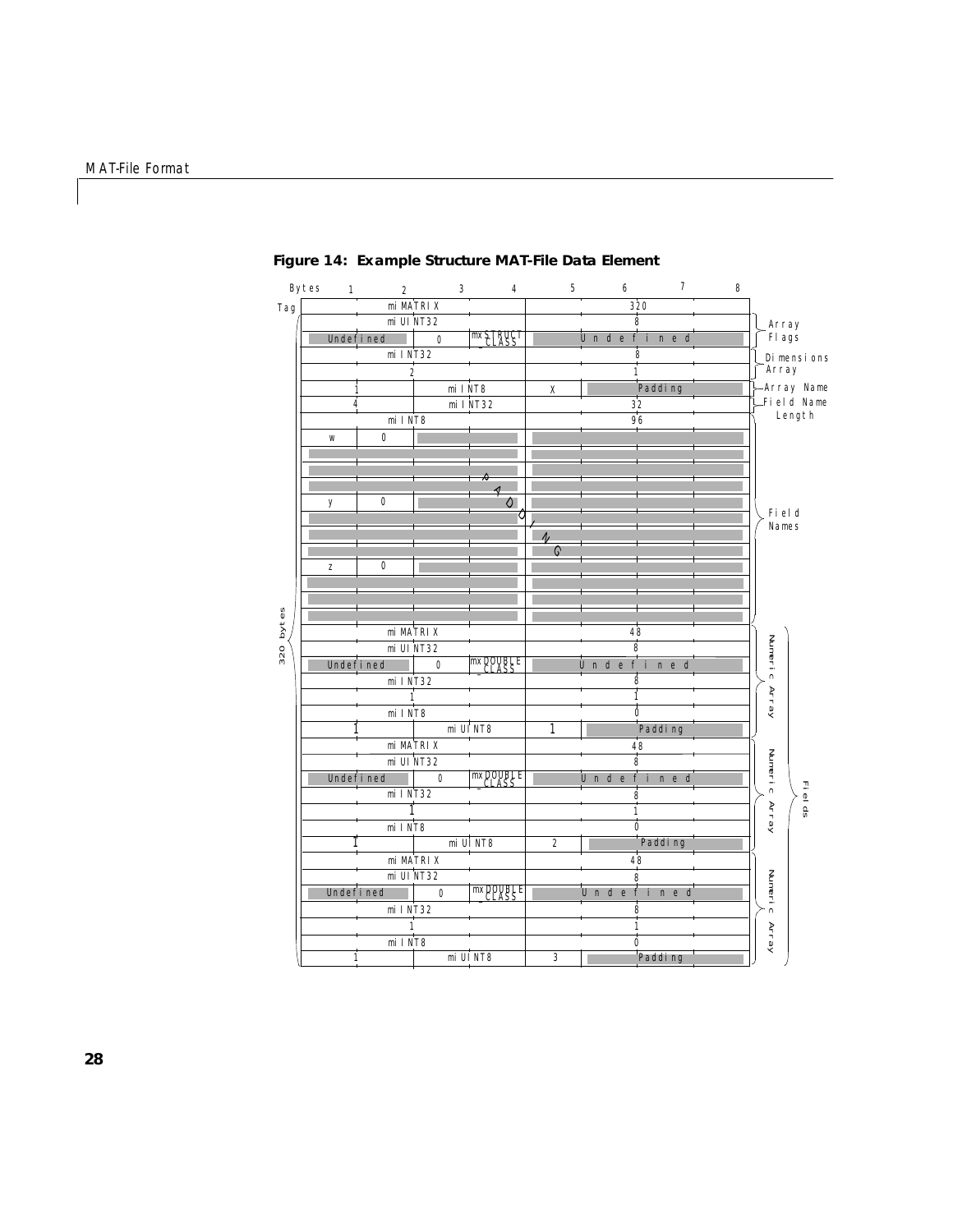# <span id="page-30-3"></span><span id="page-30-0"></span>**MATLAB Object MAT-File Data Element Format**

A MAT-file data element representing a MATLAB object is composed of seven subelements. [Table 7](#page-30-1) lists the subelements in the order in which they appear in the data element. An object data element has the same subelements as a structure with the addition of the Class Name subelement.The table lists the values of the Data Type and Number of Bytes fields of the tag for each subelement.

| <b>Subelement</b>        | Data Type                                   | <b>Number of Bytes</b>                          |  |  |
|--------------------------|---------------------------------------------|-------------------------------------------------|--|--|
| <b>Array Flags</b>       | mi UI NT32                                  | $2 * si$ ze- of - Data-Type $(8 \text{ bytes})$ |  |  |
| <b>Dimensions Array</b>  | $mi$ I NT32                                 | number- of-dimensions*size- of-Data-Type        |  |  |
| <b>Array Name</b>        | mi INT8                                     | number- of-characters*size- of-Data-Type        |  |  |
| <b>Class Name</b>        | mi INT8                                     | number- of-characters*size- of-Data-Type        |  |  |
| <b>Field Name Length</b> | $mi$ I NT32                                 | si ze- of - Data-Type (4 bytes)                 |  |  |
| <b>Field Names</b>       | mi INT8                                     | number- of-fields*Field-Name-Length             |  |  |
| Fields                   | Each field is written in place as an array. |                                                 |  |  |

<span id="page-30-1"></span>**Table 7: MATLAB Object Subelements with Tag Data**

#### **Array Flags Subelement**

This subelement identifies the MATLAB array type (class) represented by the data element and provides other information about the array. [Figure 15](#page-30-2) shows the Array Flags format. The Array Flags subelement is common to all array types.

#### <span id="page-30-2"></span>**Figure 15: Array Flags Format**



**Flags.** See ["Flags" on page -12](#page-13-2) for more information.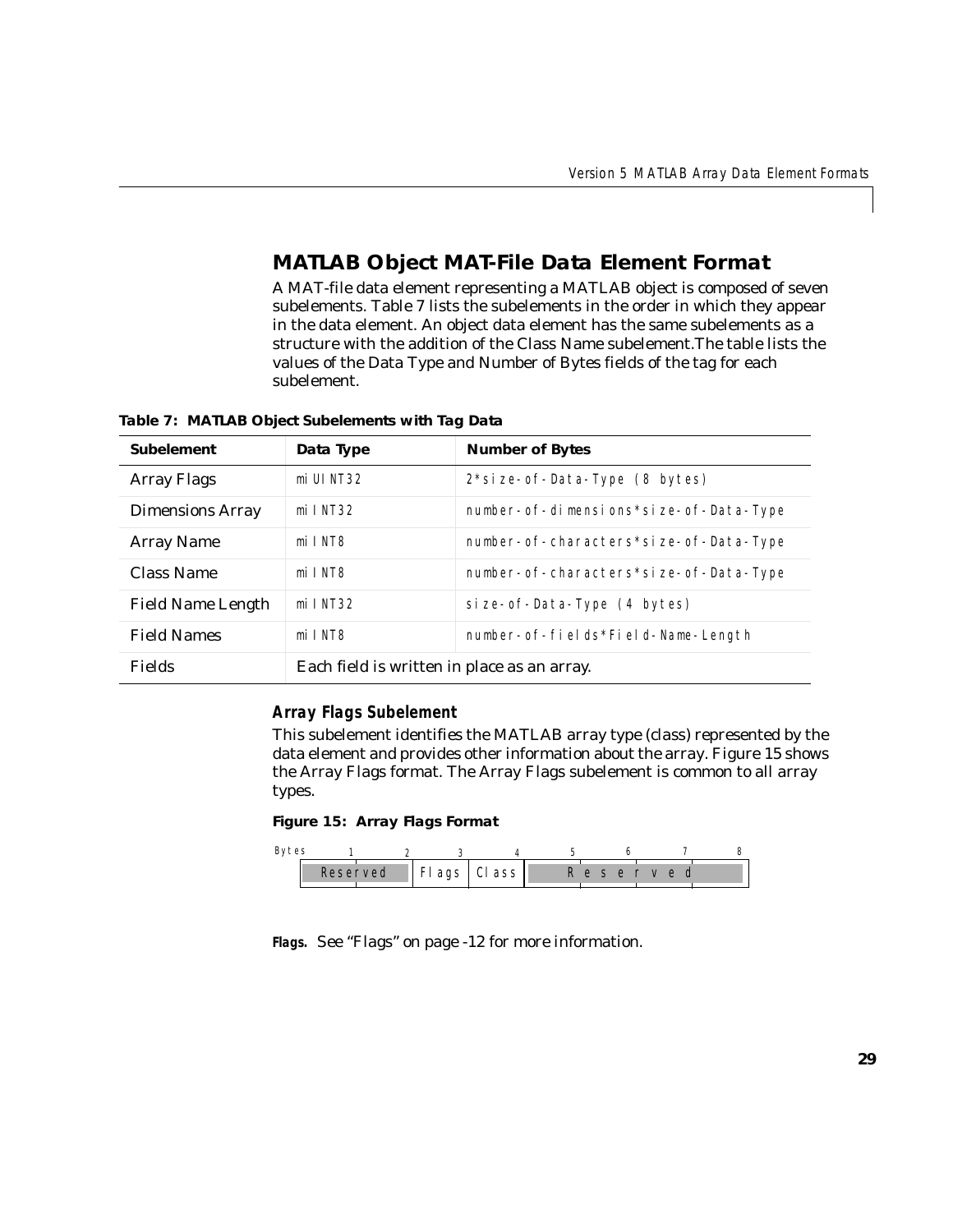**Class.** This field contains a value that identifies the MATLAB data type represented by the data element. For objects, the Class byte has the value 3 (mxOBJECT\_CLASS). For more information, see ["Class" on page -12.](#page-13-1)

#### **Dimensions Array Subelement**

This subelement specifies the size of each dimension of the array. This subelement is common to all array types. For more information, see ["Dimensions Array Subelement" on page -13.](#page-14-0)

#### **Array Name Subelement**

This subelement specifies the name assigned to the array. This subelement is common to all array types. For more information, see ["Array Name](#page-15-0)  [Subelement" on page -14.](#page-15-0)

#### **Class Name Subelement**

This subelement specifies the name assigned to the object class. This subelement is an array of 8-bit characters (mi INT8).

#### **Field Name Length Subelement**

This subelement specifies the maximum length of a Field Name. See ["Field](#page-27-0)  [Name Length Subelement" on page -26](#page-27-0) for more information.

#### **Field Names Subelement**

This subelement specifies the name of each field in the structure. See ["Field](#page-27-1)  [Names Subelement" on page -26](#page-27-1) for more information.

#### **Fields Subelement**

This subelement contains the value stored in a field. See ["Fields Subelement"](#page-27-2)  [on page -26](#page-27-2) for more information.

#### **Example**

[Figure 16](#page-32-0) illustrates how the MATLAB object in this example is represented in a MAT-file.

 $X = \text{inlin}(t^2)$ ;

The figure only shows the first four subelements of the object. For an example that shows the remaining subelements, see ["Example" on page -26.](#page-27-3)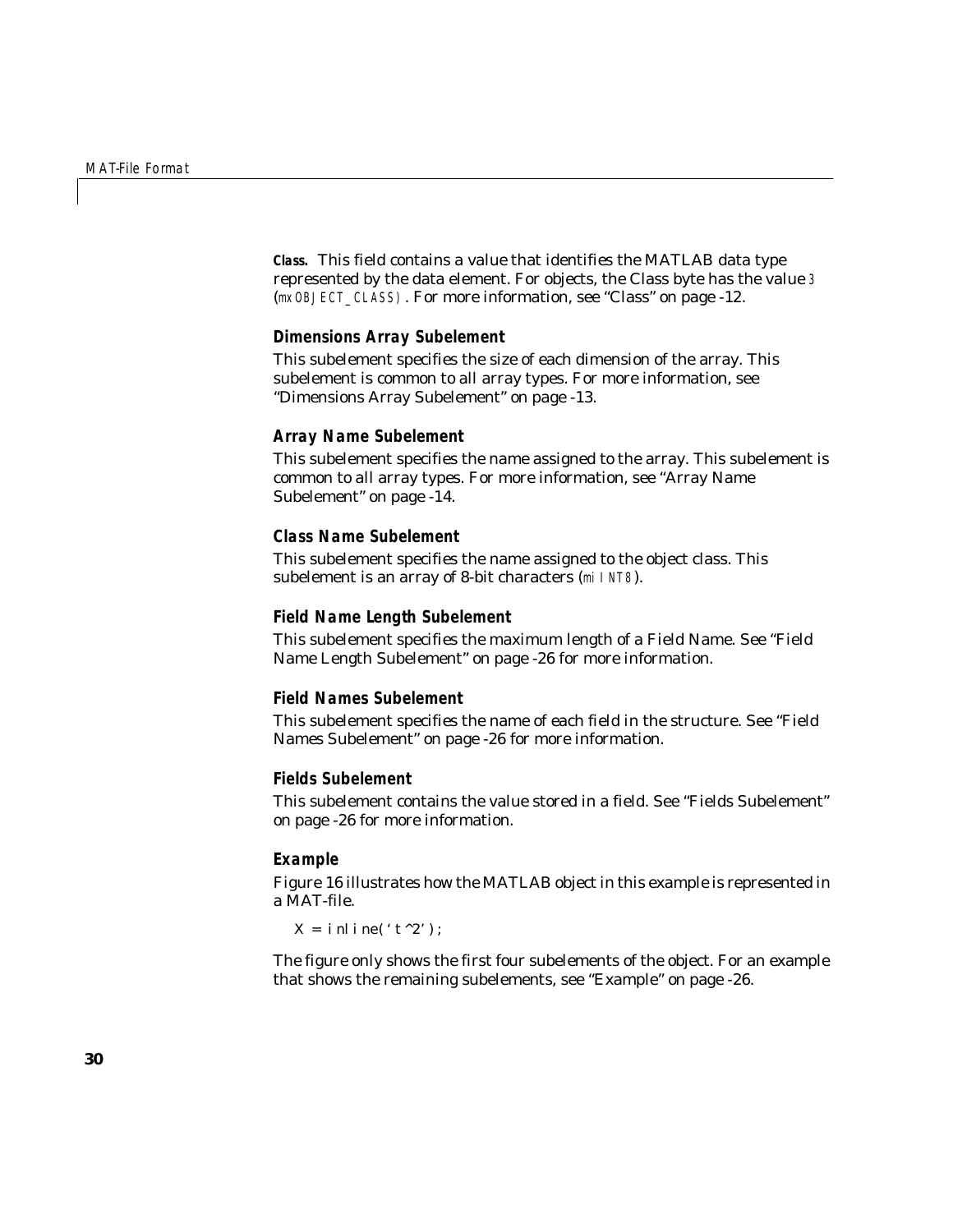In the figure, note:

- **•** The Array Flag Class byte is set to mxOBJECT\_CLASS.
- **•** The data element includes the Class Name subelement.

<span id="page-32-0"></span>**Figure 16: Example Object MAT-file Data Element**

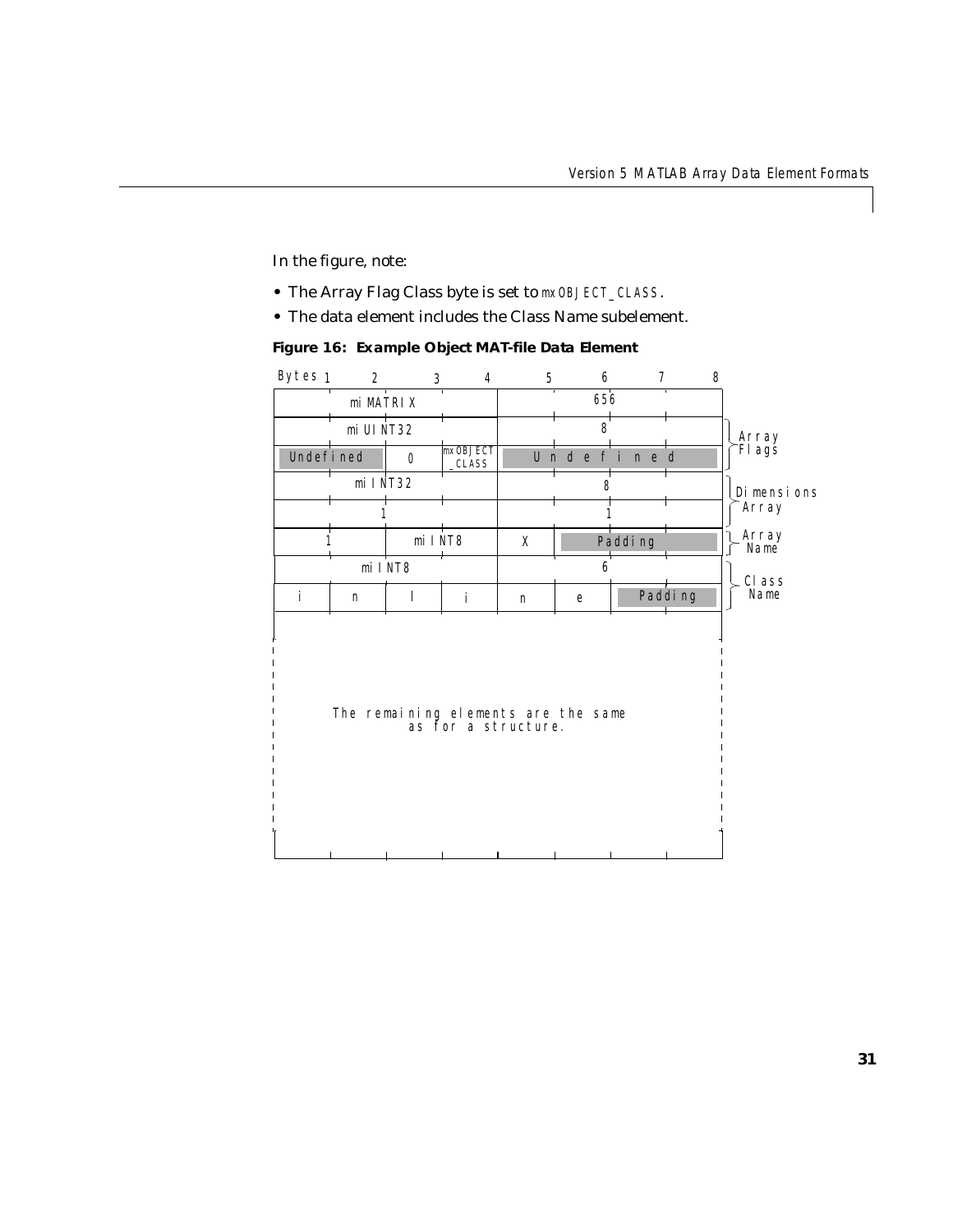# <span id="page-33-0"></span>**Version 4 MAT-File Format**

**Note** This section is taken from the MATLAB V4.2 *External Interface Guide*, which is no longer available in printed form.

<span id="page-33-1"></span>This section presents the internal structure of Level 1.0 MAT-files. This information is provided to enable users to read and write MAT-files on machines for which the MAT-file access routine library is not available. It is not needed when using the MAT-file subroutine library to read and write MAT-files, and we strongly advise that you do use the External Interface Library if it is available for all of the machines that you are working with.

A MAT-file may contain one or more matrices. The matrices are written sequentially on disk, with the bytes forming a continuous stream. Each matrix starts with a fixed-length 20-byte header that contains information describing certain attributes of the Matrix. The 20-byte header consists of five long (4-byte) integers:

#### **Table 8: MATLAB Version 4 MAT-File Matrix Header Format**

| <b>Field</b> | <b>Description</b>                                                                                                                                                                                                                          |                                                                                 |  |  |
|--------------|---------------------------------------------------------------------------------------------------------------------------------------------------------------------------------------------------------------------------------------------|---------------------------------------------------------------------------------|--|--|
| type         | The type flag contains an integer whose decimal digits encode storage information. If<br>the integer is represented as MOPT where M is the thousands digit, 0 is the hundreds<br>digit, P is the tens digit, and T is the ones digit, then: |                                                                                 |  |  |
|              | Mindicates the numeric format of binary numbers on the machine that wrote the file.<br>Use this table to determine the number to use for your machine:                                                                                      |                                                                                 |  |  |
|              | IEEE Little Endian (PC, 386, 486, DEC Risc)<br>$\mathbf{0}$                                                                                                                                                                                 |                                                                                 |  |  |
|              | 1                                                                                                                                                                                                                                           | IEEE Big Endian (Macintosh, SPARC, Apollo, SGI, HP 9000/300,<br>other Motorola) |  |  |
|              | $\overline{2}$                                                                                                                                                                                                                              | VAX D-float                                                                     |  |  |
|              | 3                                                                                                                                                                                                                                           | VAX G-float                                                                     |  |  |
|              | 4                                                                                                                                                                                                                                           | Cray                                                                            |  |  |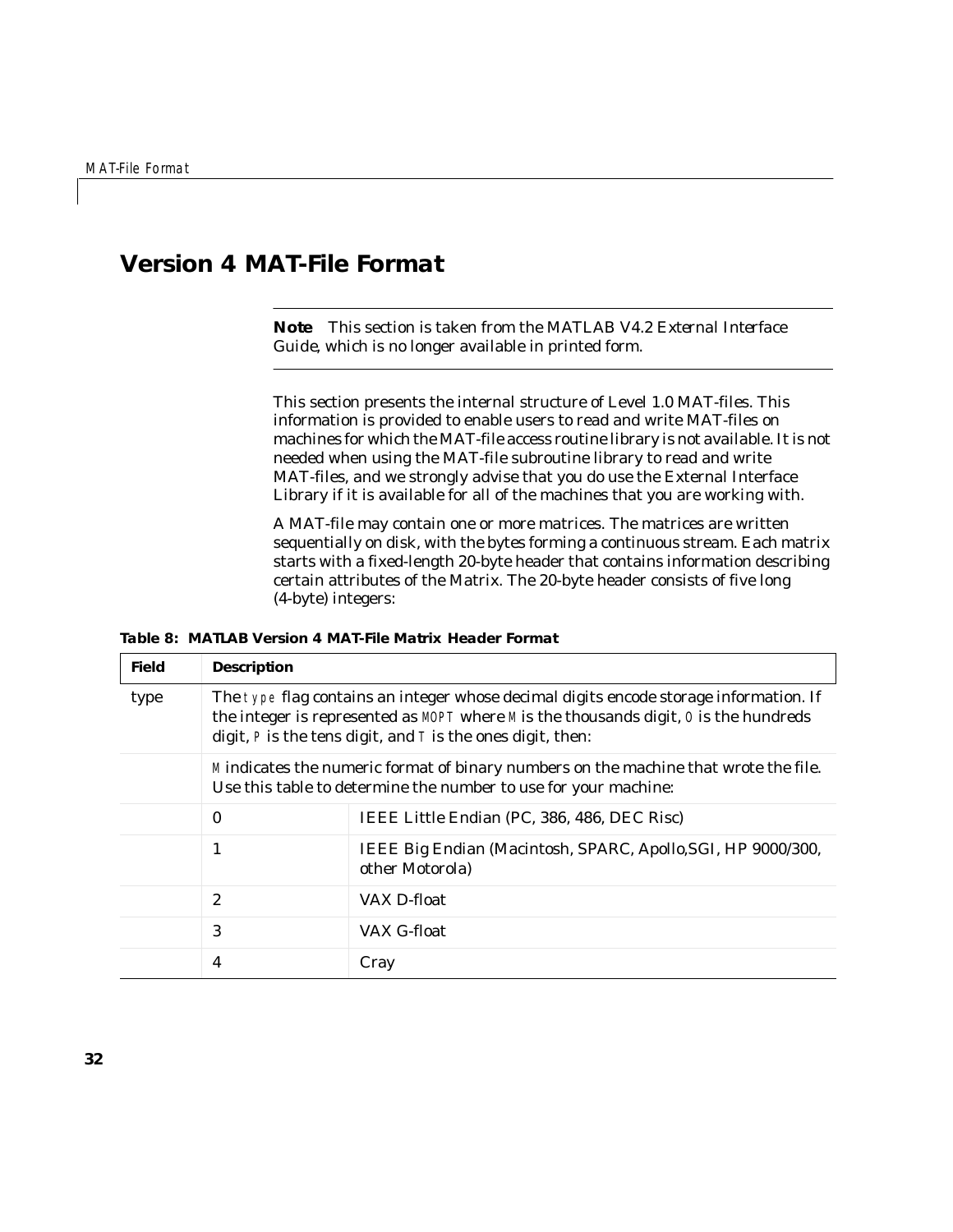| 0 is always 0 (zero) and is reserved for future use.                                                                                                                                                                                                                                                                                                                                           |                                                                                                                                          |  |  |  |
|------------------------------------------------------------------------------------------------------------------------------------------------------------------------------------------------------------------------------------------------------------------------------------------------------------------------------------------------------------------------------------------------|------------------------------------------------------------------------------------------------------------------------------------------|--|--|--|
|                                                                                                                                                                                                                                                                                                                                                                                                | P indicates which format the data is stored in according to the following table:                                                         |  |  |  |
| $\bf{0}$                                                                                                                                                                                                                                                                                                                                                                                       | double-precision (64-bit) floating point numbers                                                                                         |  |  |  |
| $\mathbf{1}$                                                                                                                                                                                                                                                                                                                                                                                   | single-precision (32-bit) floating point numbers                                                                                         |  |  |  |
| $\boldsymbol{2}$                                                                                                                                                                                                                                                                                                                                                                               | 32-bit signed integers                                                                                                                   |  |  |  |
| 3                                                                                                                                                                                                                                                                                                                                                                                              | 16-bit signed integers                                                                                                                   |  |  |  |
| 4                                                                                                                                                                                                                                                                                                                                                                                              | 16-bit unsigned integers                                                                                                                 |  |  |  |
| $\overline{5}$                                                                                                                                                                                                                                                                                                                                                                                 | 8-bit unsigned integers                                                                                                                  |  |  |  |
| The precision used by the save command depends on the size and type of each matrix.<br>Matrices with any noninteger entries and matrices with 10,000 or fewer elements are<br>saved in floating point formats requiring 8 bytes per real element. Matrices with all<br>integer entries and more than 10,000 elements are saved in the following formats,<br>requiring fewer bytes per element. |                                                                                                                                          |  |  |  |
| <b>Element</b> range                                                                                                                                                                                                                                                                                                                                                                           | Bytes per element                                                                                                                        |  |  |  |
| [0:255]                                                                                                                                                                                                                                                                                                                                                                                        | 1                                                                                                                                        |  |  |  |
| [0:65535]                                                                                                                                                                                                                                                                                                                                                                                      | $\boldsymbol{2}$                                                                                                                         |  |  |  |
| $[-32767:32767]$                                                                                                                                                                                                                                                                                                                                                                               | $\boldsymbol{2}$                                                                                                                         |  |  |  |
| $[-2^{\wedge}31+1:2^{\wedge}31-1]$                                                                                                                                                                                                                                                                                                                                                             | 4                                                                                                                                        |  |  |  |
| other                                                                                                                                                                                                                                                                                                                                                                                          | 8                                                                                                                                        |  |  |  |
| T indicates the matrix type according to the following table:                                                                                                                                                                                                                                                                                                                                  |                                                                                                                                          |  |  |  |
| $\bf{0}$                                                                                                                                                                                                                                                                                                                                                                                       | Numeric (Full) matrix                                                                                                                    |  |  |  |
| $\mathbf{1}$                                                                                                                                                                                                                                                                                                                                                                                   | <b>Text matrix</b>                                                                                                                       |  |  |  |
| $\overline{2}$                                                                                                                                                                                                                                                                                                                                                                                 | Sparse matrix                                                                                                                            |  |  |  |
|                                                                                                                                                                                                                                                                                                                                                                                                | Note that the elements of a text matrix are stored as floating point numbers between<br>0 and 255 representing ASCII-encoded characters. |  |  |  |

#### **Table 8: MATLAB Version 4 MAT-File Matrix Header Format**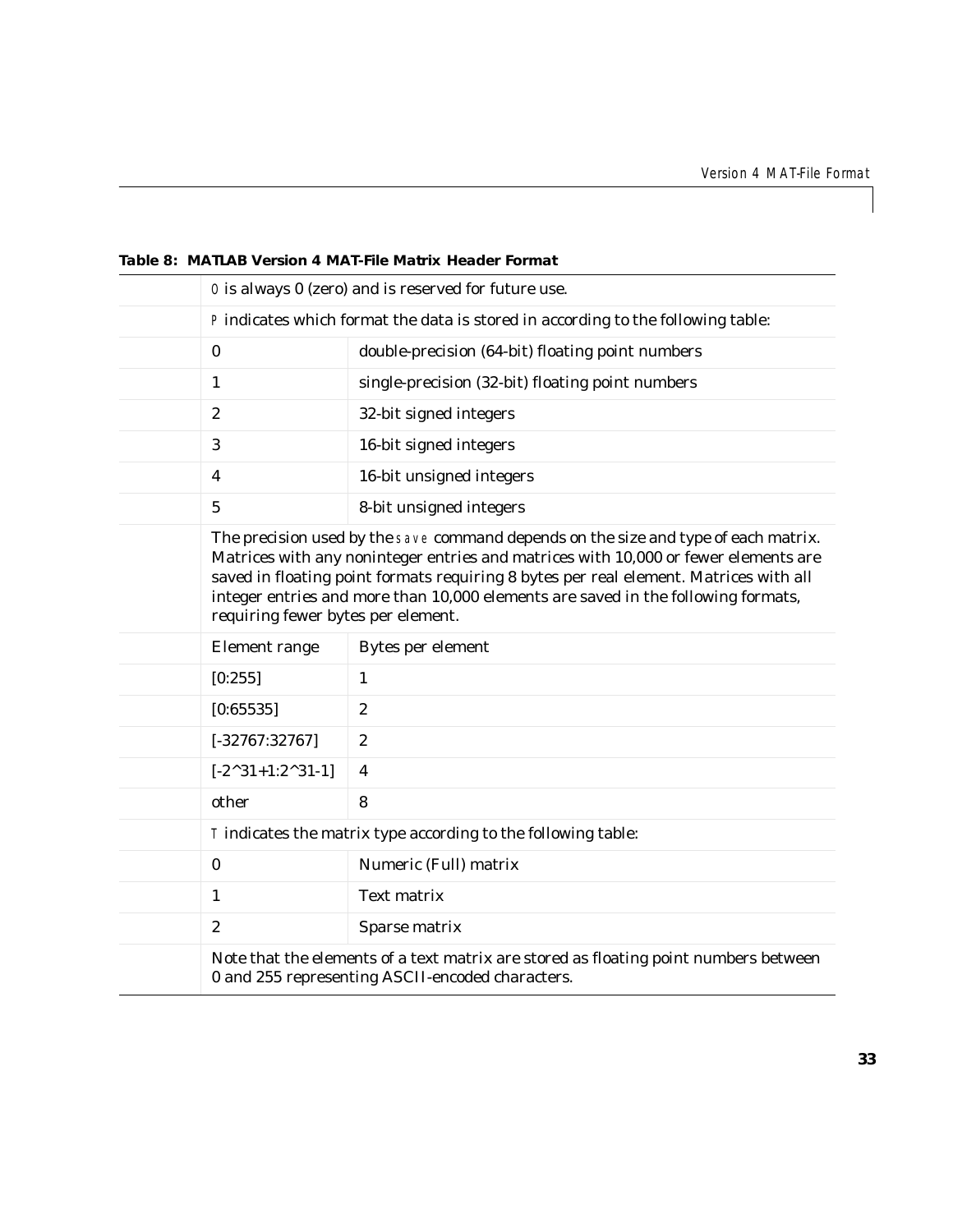| mrows  | The row dimension contains an integer with the number of rows in the matrix.                                                                  |
|--------|-----------------------------------------------------------------------------------------------------------------------------------------------|
| ncols  | The column dimension contains an integer with the number of columns in the matrix.                                                            |
| imagf  | The imaginary flag is an integer whose value is either 0 or 1. If 1, then the matrix has<br>an imaginary part. If 0, there is only real data. |
| namlen | The name length contains an integer with 1 plus the length of the matrix name.                                                                |

#### **Table 8: MATLAB Version 4 MAT-File Matrix Header Format**

Immediately following the fixed length header is the data whose length is dependent on the variables in the fixed length header:

| <b>Field</b> | <b>Description</b>                                                                                                                                                                                                       |  |
|--------------|--------------------------------------------------------------------------------------------------------------------------------------------------------------------------------------------------------------------------|--|
| name         | The matrix name consists of naml en ASCII bytes, the last one<br>of which must be a nul l character (' $\setminus$ 0').                                                                                                  |  |
| real         | Real part of the matrix consists of mrows * ncol s numbers in<br>the format specified by the P element of the type flag. The<br>data is stored column-wise such that the second column<br>follows the first column, etc. |  |
| imag         | Imaginary part of the matrix, if any. If the imaginary flag<br>i magf is nonzero, the imaginary part of a matrix is placed<br>here. It is stored in the same manner as the real data.                                    |  |

**Table 9: MATLAB Version 4 MAT-File Matrix Data Format**

This structure is repeated for each matrix stored in the file.

The following C language code demonstrates how to write a single matrix to disk in Level 1.0 MAT-file format.

```
#include <stdio.h>
main()
{
   typedef struct {
   long type; 
   long mrows;
   long ncols;
```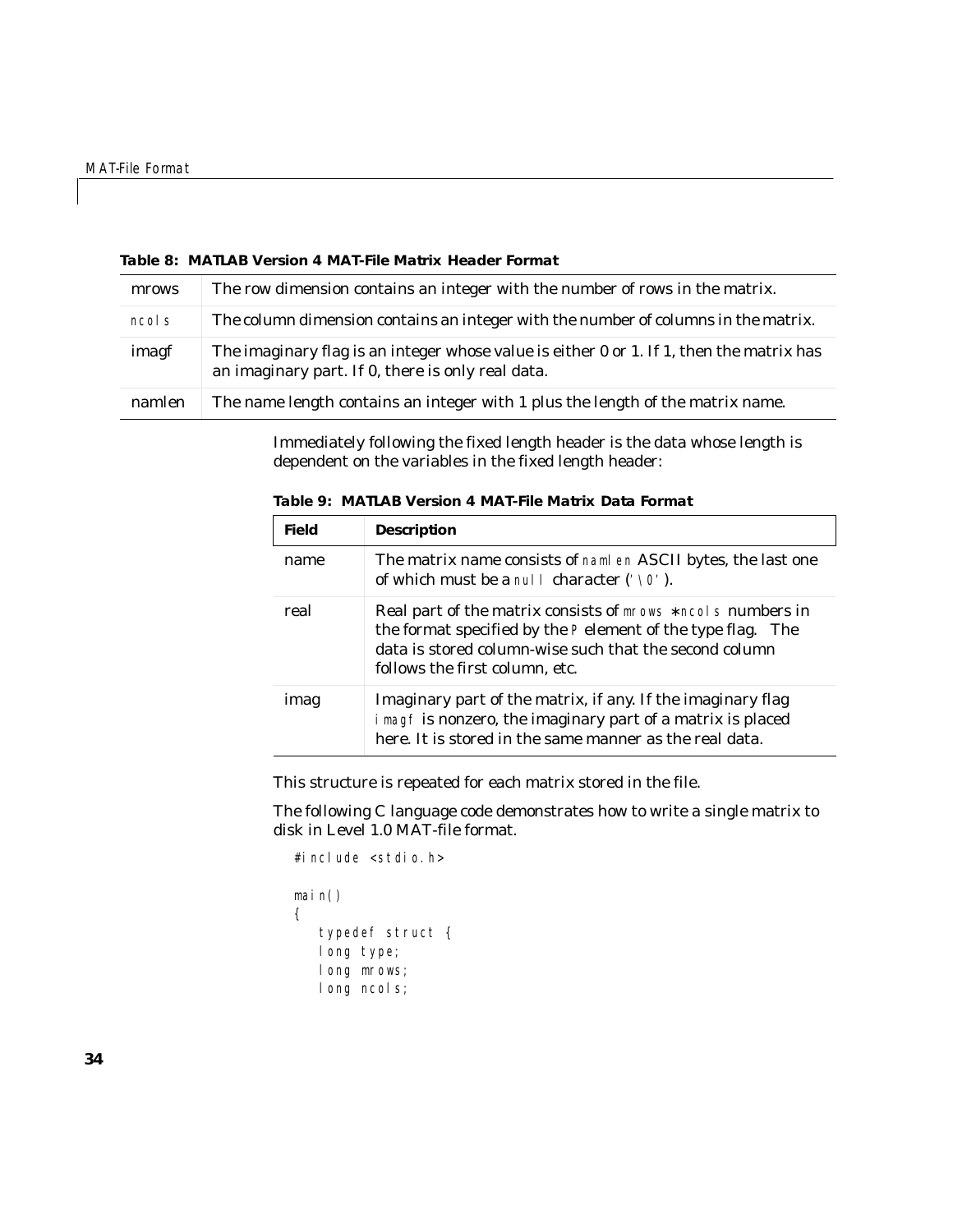```
long imagf;
long namelen;
} Fmatrix;
char *pname;
double *pr;
double *pi;
Fmatrix x;
int mn;
FILE *fp;
double real_data = 1.0;
double i mag_data = 2.0;
fp=fopen("mymatfile.mat","wb");
if(fp==NULL)
   printf("File could not be opened.\ln");
else 
{
   pname = "x";x.type = 1000;
   x. mrows = 1;
   x. ncols = 1:
   x. i magf = 1;
   x. namelen = 2;
   pr = &real_data;
   pi = &imag_data;
   fwrite(&x, sizeof(Fmatrix), 1, fp);
   fwrite(pname, sizeof(char), x.namelen,fp);
   mn = x. mrows *x. ncols;
   fwrite(pr, sizeof(double), mn, fp);
   if(x. <math>i</math> magf)
```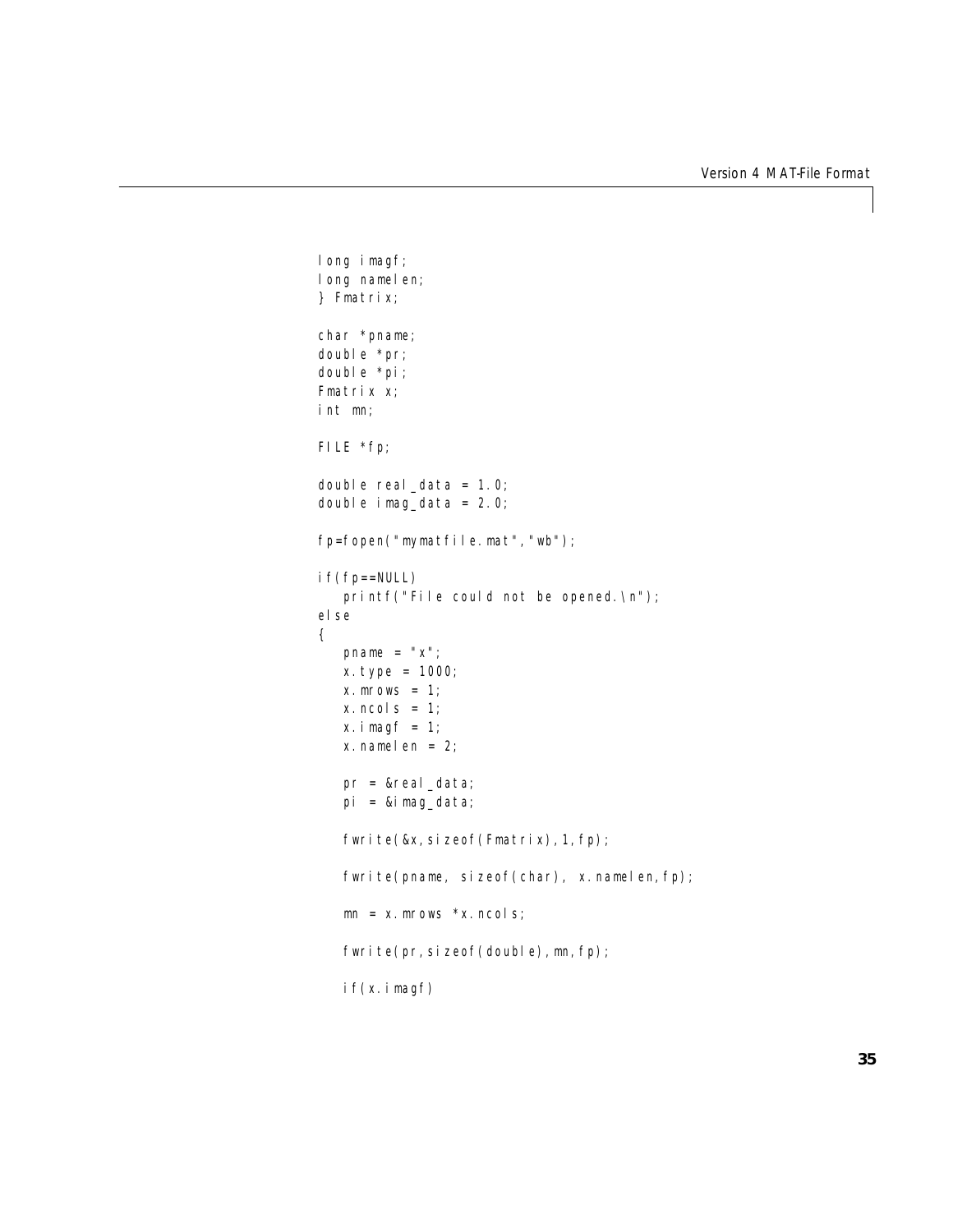```
fwrite(pi, sizeof(double), mn, fp);
   }
   fclose(fp);
}
```
Again, we strongly advise against using this approach, and recommend that you instead use the MAT-file access routines provided in the External Interface Library. You will need to write your own C code as shown above only if you do not have the MAT-file access routines for the particular platform on which you need to read and write MAT-files.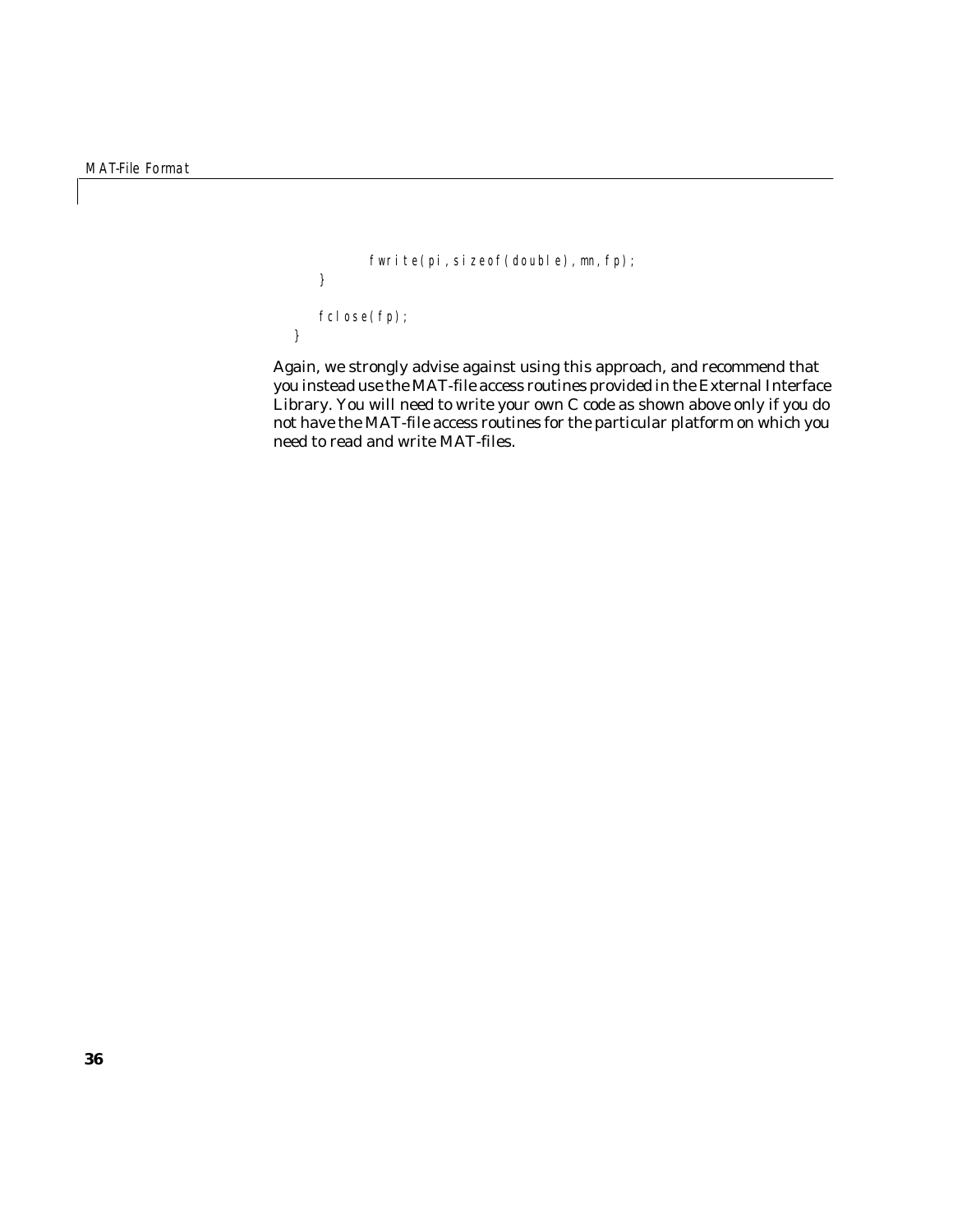# **Index**

# **A**

[array flags subelement 11](#page-12-2) [in sparse arrays 18](#page-19-2) [array name subelement 14](#page-15-1)

## **B**

[byte swapping 6](#page-7-2)

# **C**

cell arrays [example 23](#page-24-0) [MAT-file format 22](#page-23-3) character arrays [MAT-file format 11](#page-12-3) classes [MATLAB arrays 13](#page-14-2) complex numbers [in MAT-files 12](#page-13-3) compression [data element format 9](#page-10-2) [example in data element 17](#page-18-2) [in data element 15](#page-16-2)

## **D**

data elements [alignment 8](#page-9-0) [cell arrays 22](#page-23-3) [character array format 11](#page-12-3) [compressed format 9](#page-10-2) [defined 3](#page-4-1) [format 6](#page-7-3) [MATLAB arrays 10](#page-11-2) [numeric array format 11](#page-12-3) [objects 29](#page-30-3)

[padding bytes 8](#page-9-0) [sparse array format 18](#page-19-3) [structures 25](#page-26-3) [subelements 10](#page-11-3) data types [changed by compression 15](#page-16-2) [MAT-file vs. MATLAB 12](#page-13-4) [used in MAT-files 7](#page-8-1) dimensions [determining number of 14](#page-15-2) [dimensions array subelement 13](#page-14-3)

**E** [Endian indicator 6](#page-7-4)

## **F**

field name length [in structure data elements 26](#page-27-4) field names [in structure data elements 26](#page-27-5) flags [format 12](#page-13-3)

#### **G** global variables

[in MAT-files 12](#page-13-3)

# **H**

header [defined 3](#page-4-1) [flag fields 6](#page-7-5) [format 5](#page-6-1)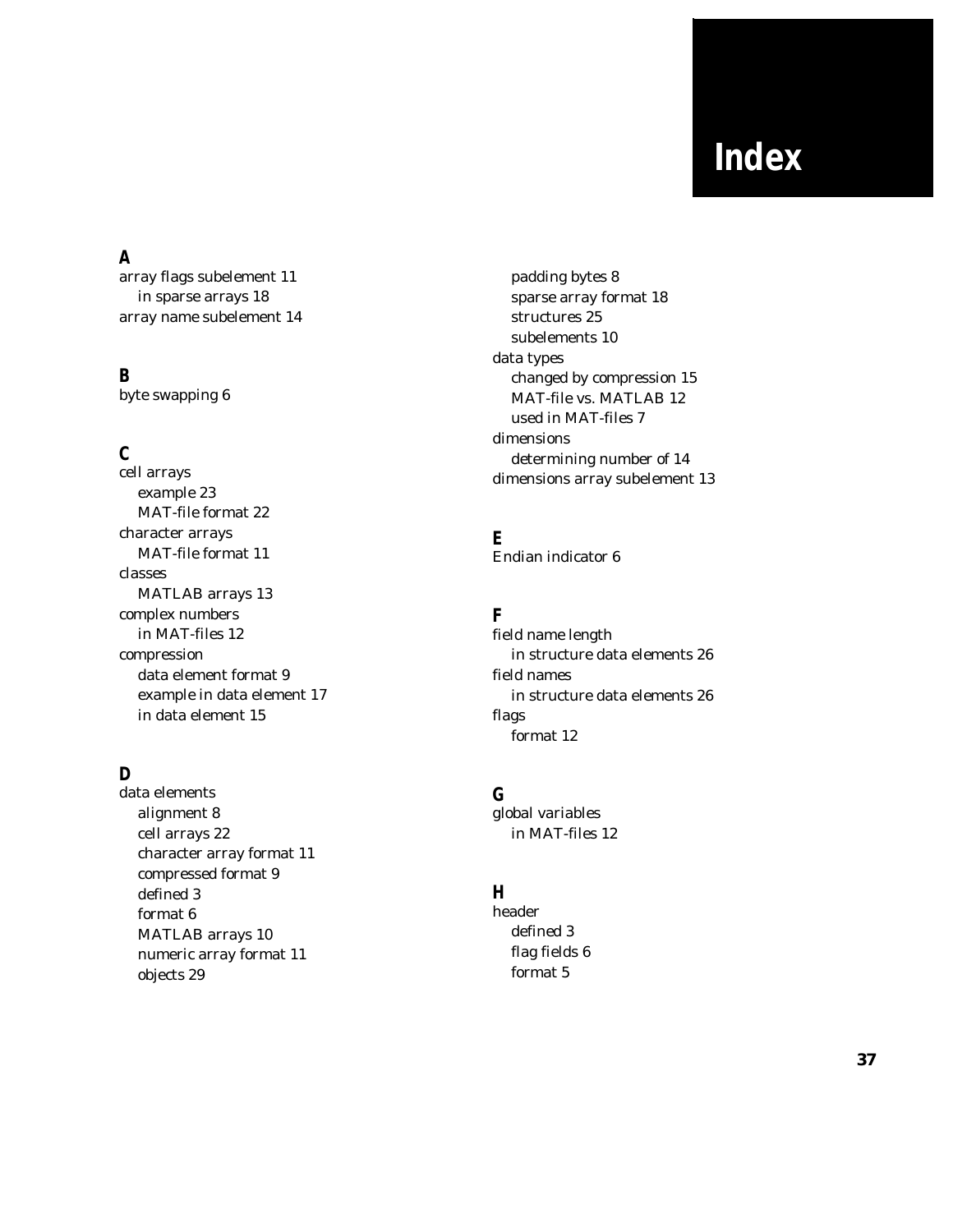#### [text field 5](#page-6-2)

#### **I**

[IEEE 754 double format 7](#page-8-2) imaginary data [in data element 14](#page-15-3)

#### **L**

logical arrays [in MAT-files 12](#page-13-3)

#### **M**

MAT-files (V4) [distinguishing from V5 format 5](#page-6-3) [format 32](#page-33-1) MAT-files (V5) [data types 7](#page-8-1) [distinguishing from V4 format 5](#page-6-3) [header format 5](#page-6-1) [header text field 5](#page-6-2) [numeric array data elements 11](#page-12-3) [overall format 3](#page-4-2) [version field 6](#page-7-5) [MATLAB array types 12,](#page-13-4) [13](#page-14-2) [data element formats 10](#page-11-2) miMATRIX [format 10](#page-11-2)

#### **N**

Number of Bytes field [tag 8](#page-9-1) numeric array [compressed example 17](#page-18-2) [example 15](#page-16-3)

numeric arrays [MAT-file format 11](#page-12-3)

#### **O**

objects [MAT-file format 29](#page-30-3)

#### **P**

padding bytes [data elements 8](#page-9-0) [including in Number of Bytes total 8](#page-9-2) pi [14](#page-15-3) pr [14](#page-15-4)

#### **R**

real data [in data element 14](#page-15-4)

#### **S**

sparse arrays [example 20](#page-21-0) [in MAT-file 18](#page-19-3) structures [example 26](#page-27-6) [MAT-file format 25](#page-26-3) subelements [defined 10](#page-11-3)

#### **T**

tags [defined 3](#page-4-1) [format 7](#page-8-3) [number of bytes field 8](#page-9-1)